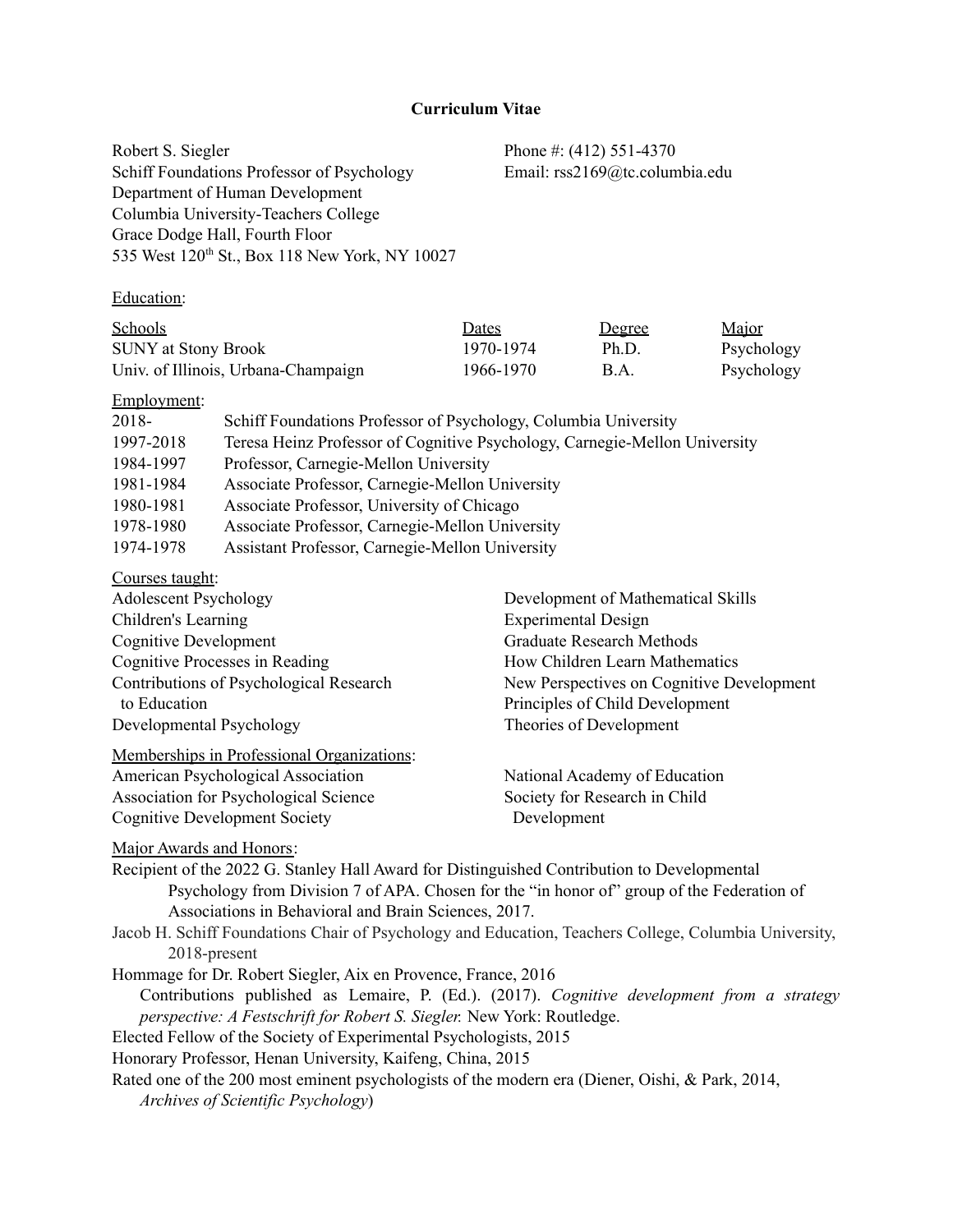Astor Visiting Lectureship, Department of Experimental Psychology, St. Hilda's College, University of Oxford, June, 2014 National Assessment of Educational Progress (NAEP) Board Member, 2013 Honorary Professor, East China Normal University, 2013-present Siegler Center for Innovative Learning (SCIL) established at Beijing Normal University, China, to stimulate innovations in education and to promote research collaborations between China and the U.S., 2012-present Elected Member of the National Academy of Education, 2010-present Headed Fractions Practice Guide Panel for U. S. Department of Education/Mathematica Policy Research, 2009-2010 Tisch Visiting Professor, Columbia University, 2009-2010 Appointed to the National Mathematics Advisory Panel (Presidential Commission), 2006-2008 American Psychological Association Distinguished Scientific Contribution Award, 2005 Honorary doctorate (Doctor Honoris Causa), University of Liege, Liege, Belgium, 2004 Named 1 of 40 most prominent alumni from University's first 40 years, SUNY at Stony Brook, 1998 Teresa Heinz Chair in Cognitive Psychology, 1997-present U.S. Delegate for Psychology, Oxford University Press, 1997-2002 Association of American Publishers, "Best Psychology Book of 1996", Second Prize Festival in Honor of Dr. Siegler, Tokyo University, September, 1984 McCandless Distinguished Young Scientist Award, American Psychological Association, Div. 7, 1979 Spencer Fellow, National Academy of Education, 1978

### References:

Dr. David Geary Dr. Susan Goldin-Meadow Dr. Robert Sternberg Dr. David Klahr Dr. Greg Duncan University)

Dr. Martha Alibali Dr. Dong Qi (President of Beijing Normal

# Publications:

# Books

- Siegler, R. S., Saffran, J. R., Eisenberg, N., & Gershoff, E. (2020). *How children develop, 6th edition*. New York: Worth.
- Siegler, R. S., & Alibali, M. W. *Children's thinking, 5th edition*. (2019). Upper Saddle River, NJ: Prentice Hall.
- Siegler, R. S., Saffran, J. R., Eisenberg, N., DeLoache, J. S., & Gershoff, E. (2017). *How children develop, 5th edition*. New York: Worth.
- Siegler, R. S., DeLoache, J. S., Eisenberg, N., & Saffran, J. (2014). *How children develop, 4th edition*. New York: Worth.
- Siegler, R. S., DeLoache, J. S., & Eisenberg, N. (2011). *How children develop, 3rd edition*. New York: Worth.
- Damon, W., Lerner, R. M., Kuhn, D., Siegler, R. S., & Eisenberg, N. (Eds.) (2008). *Child and adolescent development: An advanced course.* Hoboken, NJ: Wiley.
- Kuhn, D., & Siegler, R. S. (Vol. Eds.). (2006). *Volume 2: Cognition, perception, and language*. In W. Damon & R. M. Lerner (Series Eds.), *Handbook of child psychology* (6 th ed.). Hoboken, NJ: Wiley.
- Siegler, R. S., DeLoache, J., & Eisenberg, N. (Eds.) (2006). *Child development reader: 15 articles from Scientific American*. New York: Scientific American, Inc./Worth.
- Siegler, R. S., DeLoache, J. S., & Eisenberg, N. (2006). *How children develop, 2nd edition*. New York: Worth.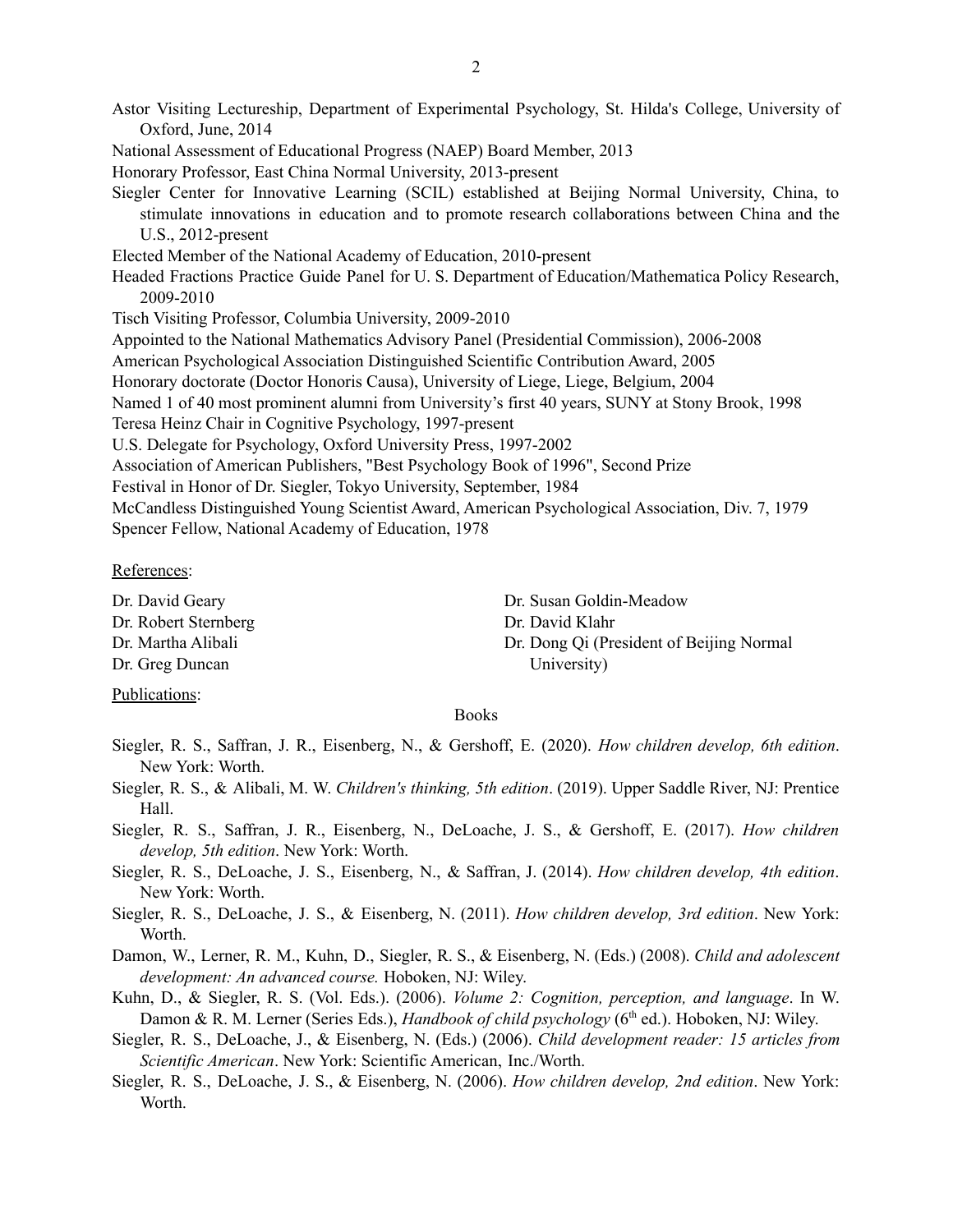- Siegler, R. S., & Alibali, M. W. (2005). *Children's thinking, 4th edition*. Upper Saddle River, NJ: Prentice Hall. Translated into Chinese, 2006.
- Siegler, R. S., DeLoache, J. S., & Eisenberg, N. (2003). *How children develop*. New York: Worth. Translated into German.
- McClelland, J. L., & Siegler, R. S. (Eds.). (2001). *Mechanisms of cognitive development: Behavioral and neural perspectives*. Mahwah, NJ: Erlbaum.
- Kuhn, D., & Siegler, R. S. (Vol. Eds.). (1998). *Volume 2: Cognition, perception, and language*. In W. Damon (Series Ed.), *Handbook of child psychology* (5th ed.). New York: Wiley.
- Siegler, R. S. (1998). *Children's thinking, 3rd edition*. Upper Saddle River, NJ: Prentice Hall. Translated into French and Greek.
- Siegler, R. S. (1996). *Emerging minds: The process of change in children's thinking*. New York: Oxford University Press. Translated into French and Portuguese.
- Siegler, R. S. (1991). *Children's thinking, 2nd edition*. Englewood Cliffs, NJ: Prentice-Hall. Translated into Korean.
- Siegler, R. S., & Jenkins, E. A. (1989). *How children discover new strategies*. Hillsdale, NJ: Erlbaum.
- Siegler, R. S. (1986). *Children's thinking*. Englewood-Cliffs, NJ: Prentice-Hall. Translated into Japanese.
- Siegler, R. S. (1978). (Ed.), *Children's thinking: What develops*? Hillsdale, NJ: Erlbaum.

# Reports to Governments and Other Organizations

- Diamond, K. E., Justice, L. M., Siegler, R. S., & Snyder, P. A. (2013). Synthesis of IES research on early intervention and early childhood education. (NCSER 2013-3001). Washington, DC: National Center for Special Education Research, Institute of Education Sciences, U.S. Department of Education. This report is available on the IES website at http://ies.ed.gov/
- Fazio, L. & Siegler, R. S. (2012). *Teaching fractions. Vol. 22 of Educational practices series*. Geneva: International Academy of Education-International Bureau of Education.
- Siegler, R., Carpenter, T., Fennell, F., Geary, D., Lewis, J., Okamoto, Y., Thompson, L., & Wray, J. (2010). *Developing ef ective fractions instruction for kindergarten through 8 th grade: A practice guide* (NCEE #2010-009). Washington, DC: National Center for Education Evaluation and Regional Assistance, Institute of Education Sciences, U.S. Department of Education. See http://ies.ed.gov/ncee/wwc/PracticeGuide.aspx?sid=15.
- National Mathematics Advisory Panel (NMAP). (2008). *Foundations for success: The final report of the National Mathematics Advisory Panel*. Washington, DC, U.S. Department of Education. See http://www2.ed.gov/about/bdscomm/list/mathpanel/ index.html for more information.

Journal Articles and Book Chapters

In Press

Schiller, L., Fan, A., & Siegler, R. S. (in press). The Power of One: The Importance of Flexible Understanding. *Journal of Numerical Cognition*.

- Hopkins, S., Russo, J., & Siegler, R.S. (2022). Is counting hindering learning? An investigation into children's proficiency with simple addition and their flexibility with mental computation strategies. *Mathematical Thinking and Learning*, *24*(1), 52-69. doi:10.1080/10986065.2020.1842968
- McMullen, J., Hannula-Sormunen, M.M., Lehtinen, E., & Siegler, R.S. (2022). Predicting adaptive expertise with rational number arithmetic. *British Journal of Educational Psychology*, *92*, 688-706. doi:10.1111/bjep.12471
- Siegler, R. S. (2022). Development of Numerical Knowledge. In O. Houdé & G. Borst (Eds.), *The Cambridge handbook of cognitive development* (pp. 361–382). Cambridge, United Kingdom: Cambridge University Press.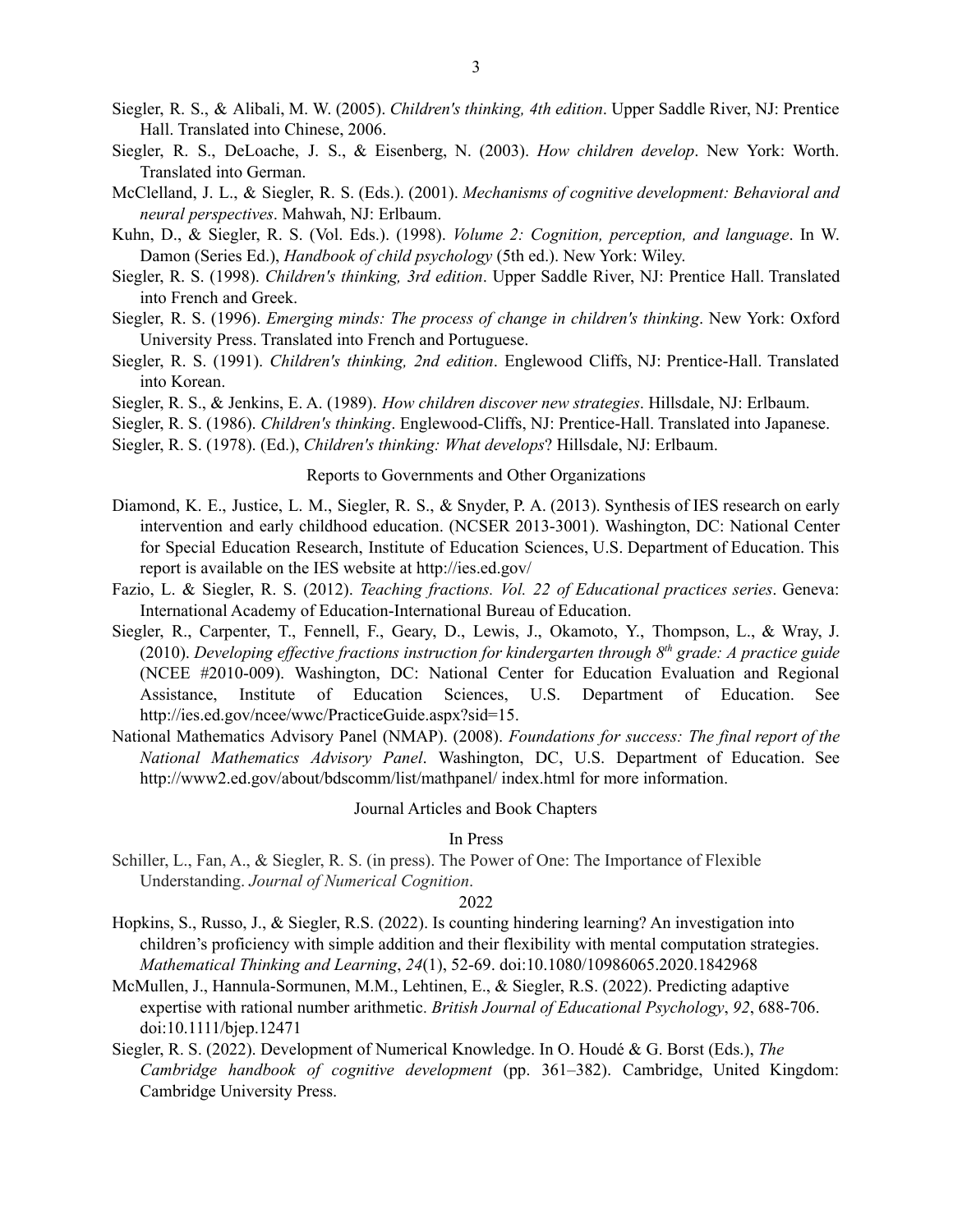- Thompson, C., Opfer, J., & Siegler, R. S. (2022). Comments Regarding Numerical Estimation Strategies Are Correlated with Math Ability in School-Age Children. *Cognitive Development*, *62*, 101188. doi:10.1016/j.cogdev.2022.101188
- Tian, J., Leib, E. R., Griger, C., Oppenzato, C. O., & Siegler R. S. (2022). Biased problem distributions in assignments parallel those in textbooks: Evidence from fraction and decimal arithmetic. *Journal of Numerical Cognition*, *8*(1), 73-88. doi:10.5964/jnc.6365.

- Braithwaite, D. W., & Siegler, R. S. (2020). Putting fractions together. *Journal of Educational Psychology*, *113*(3), 556-571. doi: 10.1037/edu0000477
- Braithwaite, D. W., Sprague, L., & Siegler, R. S. (2021). Towards a Unified Theory of Rational Number Arithmetic. *Journal of Experimental Psychology: Learning, Memory, and Cognition.* doi:10.1037/xlm0001073
- Opfer J.E., Kim D., Fazio L.K., Zhou X., & Siegler R.S. (2021). Cognitive mediators of US—China differences in early symbolic arithmetic. *PloS One*, *16*(8), e0255283. doi:10.1371/journal.pone.02552
- Siegler, R. S., & Oppenzato, C. O. (2021). Missing input: How imbalanced distributions of textbook problems affect mathematics learning. *Child Development Perspectives, 15*(2), 76-82. doi:10.111i1/cdep.12402
- Tian, J., Braithwaite, D. W., & Siegler, R. S. (2021). Distributions of textbook problems predict student learning: Data from decimal arithmetic. *Journal of Educational Psychology*, *113*(3), 516-529. doi:10.1037/edu0000618

#### 2020

- Barbot, B., Hein, S., Trentacosta, C., Beckmann, J., Bick, J., Crocetti, E., Liu, Y., Fernandez S., Liew, J., Overbeek, G., Ponguta, L., Scheithauer, H., Super, C., Arnett, J., Cook, T., Cooper, C., Côté, J., Eccles, J., Eid, M., Hiraki, K., Johnson, M., Juang, L., Landi, N., Leckman, J., Mulvey, L., McCardle, P., Preiss, D., Piquero, A., Siegler, R. S., Soenens, B., Yousafzai, A., Bornstein, M., Goossens, L., Harkness, S., van IJzendoorn, M. (2020). Manifesto for new directions in developmental science. *New Directions for Child and Adolescent Development, 2020*(172), 135-149. doi:10.1002/cad.20359
- Cui, J., Li, L., Li, M., Siegler, R. S., & Zhou, X. (2020). Middle temporal cortex is involved in processing fractions. *Neuroscience Letters*, *725*, 134901. doi: 10.1016/j.neulet.2020.134901
- Hopkins, S., Russo, J., & Siegler, R. S. (2020). Is counting hindering learning? An investigation into the children's proficiency with simple addition and their flexibility with mental computation strategies. *Mathematical Thinking and Learning*, *24*(1), 52-69. doi:10.1080/10986065.2020.1842968
- McMullen, J., Hannula-Sormunen, M. M., Lehtinen, E., & Siegler, R. S. (2020). Distinguishing adaptive from routine expertise with rational number arithmetic. *Learning and Instruction*, *68*, 101347. doi: 10.1016/j.learninstruc.2020.101347
- McMullen, J., & Siegler, R. S. (2020). Spontaneous focusing on multiplicative relations and fraction magnitude knowledge. *Mathematical Thinking and Learning*, *22*(4), 351-359. doi:10.1080/10986065.2020.1816284
- Siegler, R. S., Im, S., & Braithwaite, D. W. (2020). Understanding development requires assessing the environment in which learning occurs: examples from mathematics learning. *New Directions for Child and Adolescent Development, 173*, 83-100. doi:10.1002/cad.20372
- Siegler, R. S., Im, S-h, Schiller, L., Tian, J., & Braithwaite, D. W. (2020). The sleep of reason produces monsters: how and when biased input shapes mathematics learning. *Annual Review of Developmental Psychology*, *2*, 413-435*.* doi:[10.1146/annurev-devpsych-041620-031544](https://doi.org/10.1146/annurev-devpsych-041620-031544)
- Tian, J., Braithwaite, D. W., & Siegler, R. S. (2020). How do people choose among rational number notations? *Cognitive Psychology*, *123*, 101333. doi:10.1016/j.cogpsych.2020.101333 2019

Braithwaite, D. W., Leib, E., Siegler, R. S., & McMullen, J. (2019). Individual differences in fraction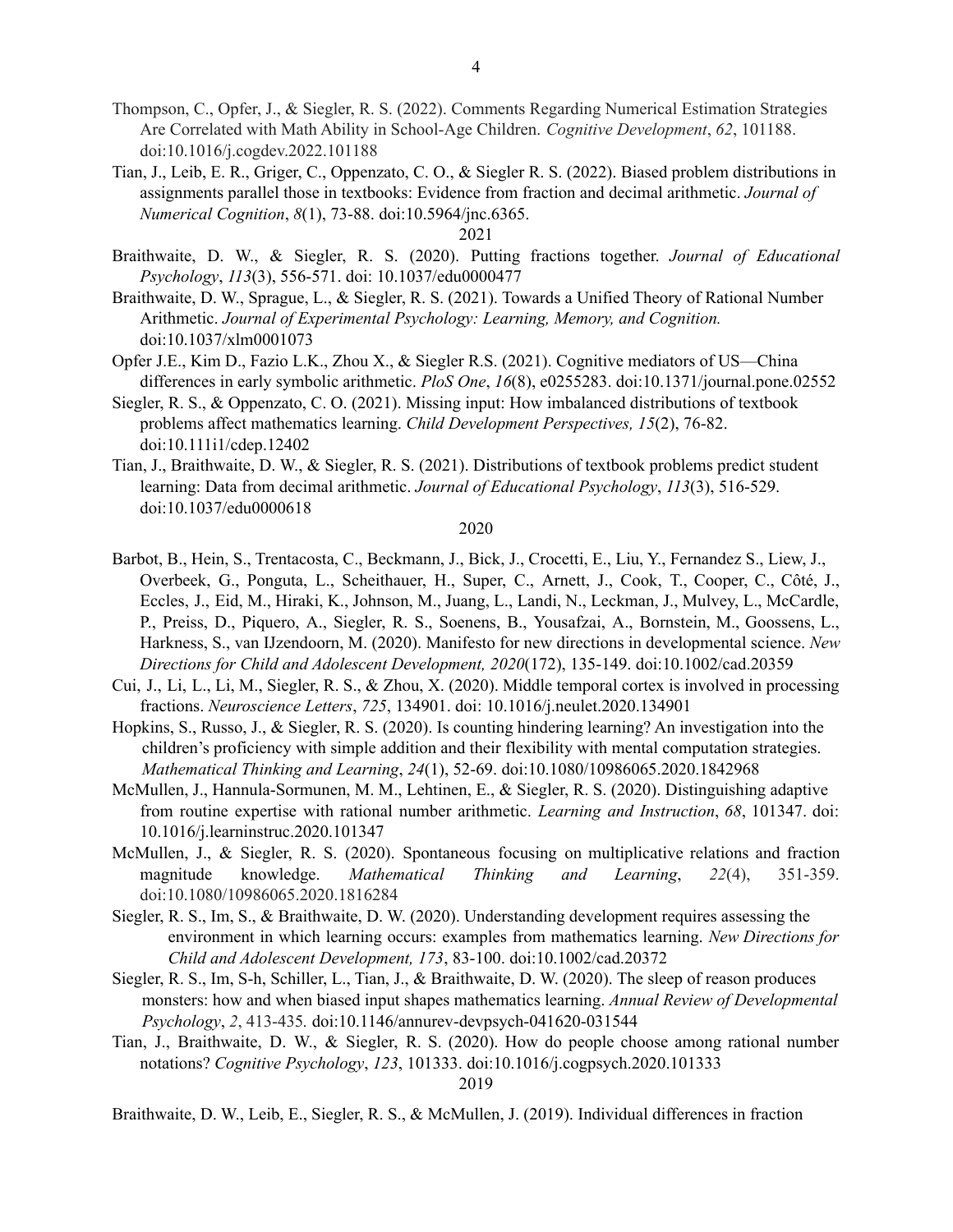arithmetic learning. *Cognitive Psychology, 112*, 81-98. doi: 10.1016/j.cogpsych.2019.04.002 2018

- Braithwaite, D. W., & Siegler, R. S. (2018, April 26). Children learn spurious associations in their math textbooks: Examples from fraction arithmetic. *Journal of Experimental Psychology: Learning, Memory, and Cognition*. Advance online publication. doi: 10.1037/xlm0000546
- Braithwaite, D. W., & Siegler, R. S. (2018). Developmental changes in whole number bias. *Developmental Science, 21*(2), e12541. doi: 10.1111/desc.12541
- Braithwaite, D. W., Tian, J., & Siegler, R. S. (2018). Do children understand fraction addition? *Developmental Science, 21*(4), e12601. doi: 10.1111/desc.12601
- Tian, J., & Siegler, R. S. (2018). Which type of rational numbers should students learn first? *Educational Psychology Review, 30,* 351-372*.* doi: 10.1007/s10648-017-9417-3
- Grandau, L., Itzkowich, R., & Siegler, R. S. (2018). Variability in children's mathematical thinking and learning*. Growing Mathematical Minds*, 109-137. doi:10.4324/9781315646497-5

## 2017

- Braithwaite, D. W., Pyke, A. A., & Siegler, R. S. (2017). A computational model of fraction arithmetic. *Psychological Review, 124*(5), 603-625*.* doi: 10.1037/rev0000072
- Lortie-Forgues, H., & Siegler, R. S. (2017). Conceptual knowledge of decimal arithmetic. *Journal of Educational Psychology*, 109(3), 374-386. doi: 10.1037/edu0000148
- Ninaus, M., Kiili, K., Siegler, R. S., & Moeller, K. (2017). Data-driven design decisions to improve game-based learning of fractions. In J. Dias, P. A. Santos, & R. C. Veltkamp (Eds.), *Games and learning alliance* (pp. 3–13). Cham: Springer International Publishing. doi: 10.1007/978-3-319-71940-5\_1
- Siegler, R. S. (2017). Concluding words: The best job in the world. In Patrick Lemaire (Ed.), *Cognitive development from a strategy perspective: A Festschrift for Robert S. Siegler* (pp. 216-226). New York: Routledge.
- Siegler, R. S. (2017). Fractions: Where it all goes wrong. Why do Americans have such trouble with fractions — and what can be done? *Scientific American* [November 28 blog post]. Retrieved from https://www.scientificamerican.com/article/fractions-where-it-all-goes-wrong/
- Siegler, R. S. (2017). Foreword: Build it and they will come. In D. G. Geary, D. B. Berch, R. Ochsendorf, & K. Mann Koepke (Eds.), *Acquisition of complex arithmetic skills and higher order mathematics concepts* (pp. xv-xix). New York: Academic Press.
- Siegler, R. S., & Braithwaite, D. W. (2017). Numerical development. *Annual Review of Psychology*, *68*, 187-213. doi: 10.1146/annurev-psych-010416-044101
- Siegler, R. S., & Lortie-Forgues, H. (2017). Hard lessons: Why rational number arithmetic is so difficult for so many people. *Current Directions in Psychological Science, 26*(4), 346-351*.* doi: 10.1177/0963721417700129
- Tian, J., & Siegler, R. S. (2017). Fractions learning in children with mathematics difficulties. *Journal of Learning Disabilities, 50*(6), 614-620. doi: 10.1177/0022219416662032

- Fazio, L. K., DeWolf, M., & Siegler, R. S. (2016). Strategy use and strategy choice in fraction magnitude comparison. *Journal of Experimental Psychology: Learning, Memory, and Cognition, 42*, 1-16, doi: 10.1037/xlm0000153
- Fazio, L. K., Kennedy, C., & Siegler, R. S. (2016). Improving children's knowledge of fraction magnitudes. *PLOS ONE.* doi: 10.1371/journal.pone.0165243
- Fuchs, L. S., Malone, A., Schumacher, R. F., Namkung, J., Hamlett, C. L., Jordan, N. C., Siegler, R. S., Gersten, R., & Changas, P. (2016). Supported self-explaining during fraction intervention. *Journal of Educational Psychology, 108*(4), 493-508. doi: 10.1037/edu0000073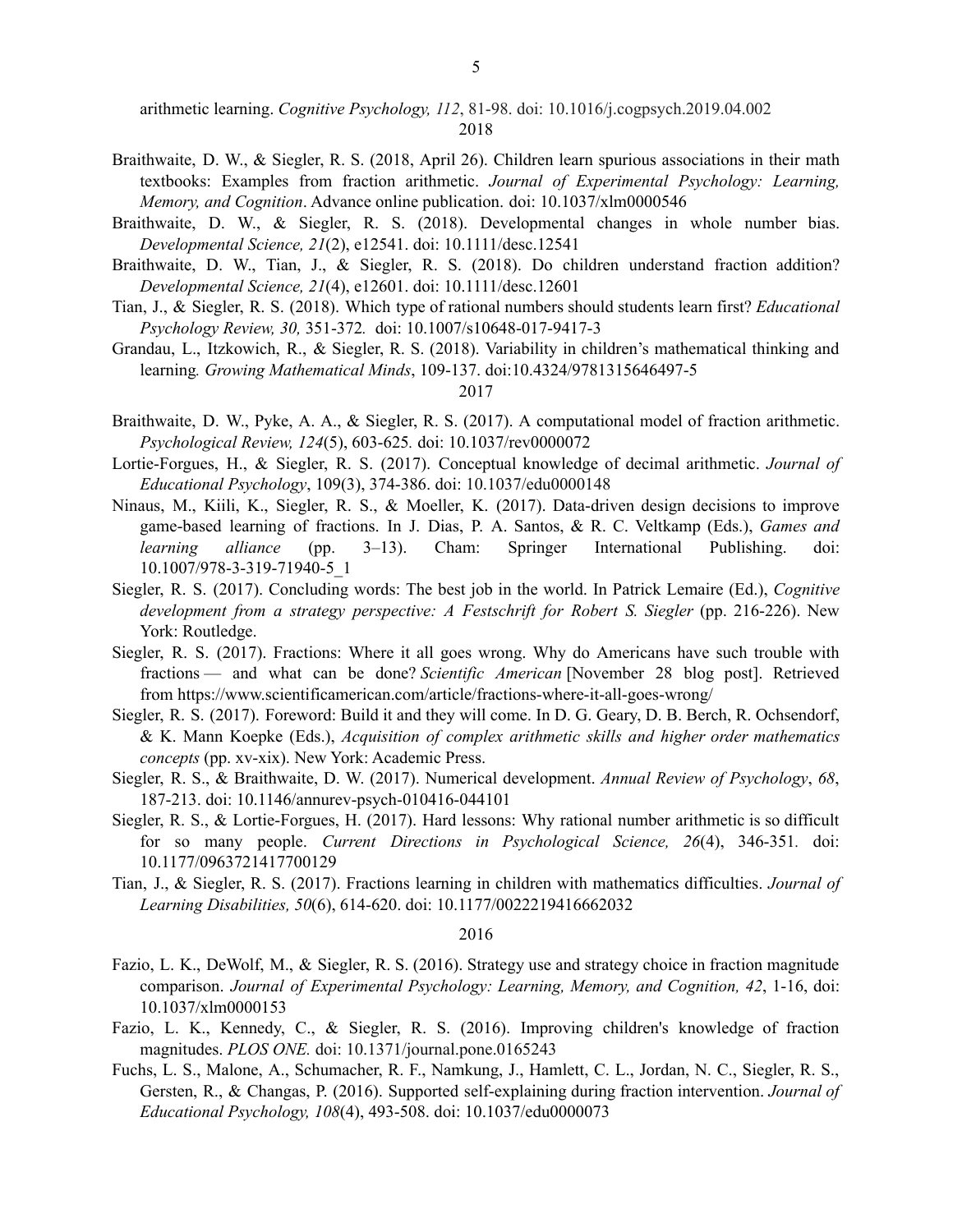- Fuchs, L. S., Schumacher, R. F., Long, J., Namkung, J., Malone, A., Wang, A., Hamlett, C. L., Jordan, N. C., Siegler, R. S., & Changas, P. (2016). Effects of intervention to improve at-risk fourth graders' understanding, calculations, and word problems with fractions. *Elementary School Journal, 116*(4)*.* 625-651. doi: 10.1086/686303
- Resnick, I., Jordan, N. C., Hansen, N., Rajan, V., Rodrigues, J., Siegler, R. S., & Fuchs, L. (2016). Developmental growth trajectories in understanding of fraction magnitude from fourth through sixth grade. *Developmental Psychology, 52*(5), 746-757. doi: 10.1037/dev0000102
- Siegler, R. S. (2016). Continuity and change in the field of cognitive development and in the perspectives of one cognitive developmentalist. *Child Development Perspectives*, 10(2), 128-133. doi: 10.1111/cdep.12173
- Siegler, R. S. (2016). How does change occur? In R. Sternberg, S. Fiske, & D. Foss, (Eds.), *Scientists making a dif erence: One hundred eminent behavioral and brain scientists talk about their most important contributions* (pp. 223-227)*.* New York: Cambridge University Press.
- Siegler, R. S. (2016). Magnitude knowledge: The common core of numerical development. *Developmental Science, 19*, 341-361. doi: 10.1111/desc.1239z

- Bailey, D. H., Zhou, X., Zhang, Y., Cui, J., Fuchs, L. S., Jordan, N. C., Gersten, R., & Siegler, R. S. (2015). Development of fraction concepts and procedures in U.S. and Chinese children. *Journal of Experimental Child Psychology, 129,* 68-83. doi: 10.1016/j.jecp.2014.08.006
- Hansen, N., Jordan, N. C., Fernandez, E., Siegler, R. S., Fuchs, L., Gersten, R., & Micklos, D. (2015). General and math-specific predictors of sixth-graders' knowledge of fractions. *Cognitive Development, 35*, 34-49*.* doi: 10.1016/j.cogdev.2015.02.001
- Lortie-Forgues, H., Tian, J., & Siegler, R. S. (2015). Why is learning fraction and decimal arithmetic so difficult? *Developmental Review*, 38, 201-221, doi: 10.1016/j.dr.2015.07.008
- Siegler, R., Fuchs, L., Jordan, N., Gersten, R., & Ochsendorf, R. (2015). The Center for Improving Learning of Fractions: A progress report. In S. Chinn (Ed.), *The Routledge international handbook of dyscalculia and mathematical learning dif iculties*, (pp. 292-303). New York: Routledge.
- Siegler, R. S., & Lortie-Forgues, H. (2015). Conceptual knowledge of fraction arithmetic. *Journal of Educational Psychology, 107*, 909-918. doi: 10.1037/edu0000025
- Torbeyns, J., Schneider, M., Xin, Z. & Siegler, R. S. (2015). Bridging the gap: Fraction understanding is central to mathematics achievement in students from three different continents. *Learning and Instruction, 37,* 5-13. doi: 10.1016/j.learninstruc. 2014.03.002
- Watts, T. W., Duncan, G. J., Chen, M., Claessens, A., Davis-Kean, P. E., Duckworth, P., Engle, M., Siegler, R., & Susperreguy, M. I. (2015). The role of mediators in the development of longitudinal mathematics achievement associations*. Child Development, 86,* 1892-1907, doi: 10.1111/cdev.12416

- Bailey, D. H., Siegler, R. S., & Geary, D. C. (2014). Early predictors of middle school fraction knowledge. *Developmental Science, 17,* 775-785. doi: 10.1111/desc.12155
- Fazio, L. K., Bailey, D. H., Thompson, C. A., & Siegler, R. S. (2014). Relations of different types of numerical magnitude representations to each other and to mathematics achievement. *Journal of Experimental Child Psychology, 123,* 53-72. doi: 10.1016/j.jecp.2014.01.013
- Fuchs, L. S., Schumacher, R. F., Sterba, S. K., Long, J., Namkung, J., Malone, A., Hamlett, C. L., Jordan, N. C., Gersten, R., Siegler, R. S., & Changas, P. (2014). Does working memory moderate the effects of fraction intervention? An aptitude-treatment interaction. *Journal of Educational Psychology, 106,* 499-514. doi: 10.1037/a0034341
- Laski, E. V., & Siegler, R. S. (2014). Learning from number board games: You learn what you encode. *Developmental Psychology, 50,* 853-864. doi: [10.1037/a0034321](http://psycnet.apa.org/doi/10.1037/a0034321)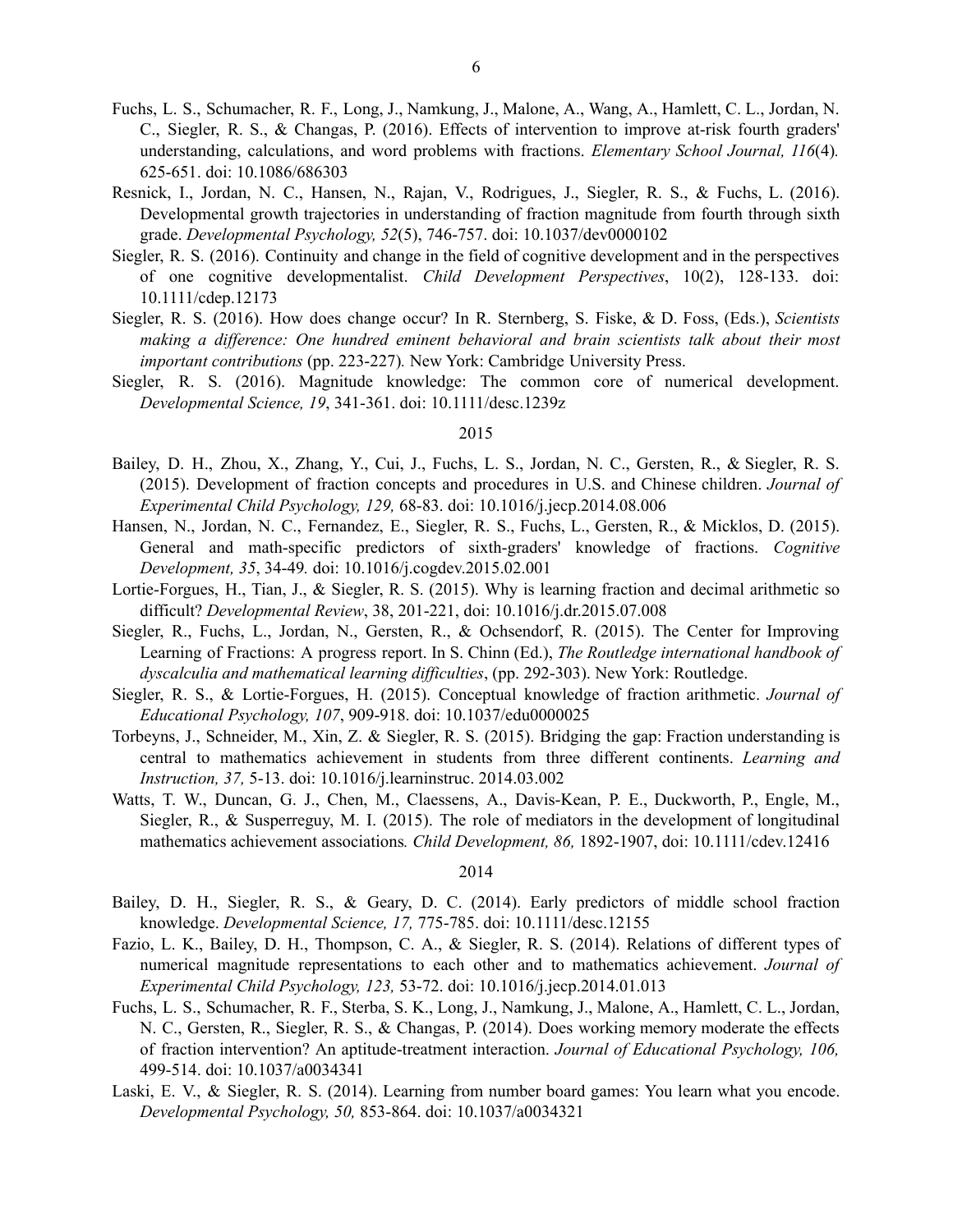Ramani, G. B., & Siegler, R. S. (2014). How informal learning activities can promote children's numerical knowledge. In R. C. Kadosh & A. Dowker (Eds.), *Oxford handbook of mathematical cognition*, published on-line, 3-2014. doi: 10.1093/oxfordhb/9780199642342.013.012

7

- Siegler, R. S. & Lortie-Forgues, H. (2014). An integrative theory of numerical development. *Child Development Perspectives, 8*, 144-150. doi: 10.1111/cdep.12077
- Siegler, R. S., & Thompson, C. A. (2014). Numerical landmarks are useful Except when they're not. *Journal of Experimental Child Psychology, 120*, 39-58. doi: 10.1016/ j.jecp.2013.11.014
- Vukovic, R. K., Fuchs, L. S., Geary, D. C., Jordan, N. C., Gersten, R., & Siegler, R. S. (2014). Sources of individual differences in children's understanding of fractions. *Child Development, 85,* 1461-1476. doi: 10.1111/cdev.12218
- Watts, T. W., Duncan, G. J., Siegler, R. S., & Davis-Kean, P. E. (2014). What's past is prologue: Relations between early mathematics knowledge and high school achievement. *Educational Researcher*, *43,* 352-360. doi: 10.3102/0013189X14553660

### 2013

- Chen, Z., & Siegler, R. S. (2013). Young children's analogical problem solving: Gaining insights from video displays. *Journal of Experimental Child Psychology, 116*, 904-913*.* doi: 10.1016/j.jecp.2013.08.009
- Fazio, L. K. & Siegler, R. S. (2013). Microgenetic learning analysis: A distinction without a difference. Commentary on Parnafes and diSessa. *Human Development*, *56*, 52-58. doi: 10.1159/000345542
- Fuchs, L. S., Schumacher, R. F., Long, J., Namkung, J., Hamlett, C. L., Cirino, P. T., Jordan N. C., Siegler, R., Gersten R., & Changas, P. (2013). Improving at-risk learners' understanding of fractions. *Journal of Educational Psychology, 105*, 683-700. doi: 10.1037/a0032446
- Jordan N. C., Hansen, N., Fuchs, L. S., Siegler, R. S., Gersten, R., & Micklos, D. (2013). Developmental predictors of fraction concepts and procedures. *Journal of Experimental Child Psychology, 116*, 45-58. doi: 10.1016/j.jecp.2013.02.001
- Siegler, R. S. (2013). Cognitive development in childhood. In E. Diener & R. Biswas-Diener (Eds.), *Noba textbook series: Psychology*. Champaign, IL: DEF Publishers. doi: www.nobaproject.com
- Siegler, R. S. (2013). How do people become experts? In J. Staszewski, (Ed.), *Expertise and skill acquisition: The impact of William G. Chase* (pp. 107-116). New York: Taylor & Francis.
- Siegler, R. S., Fazio, L. K., Bailey, D. H., & Zhou, X. (2013). Fractions: The new frontier for theories of numerical development. *Trends in Cognitive Science, 17,* 13-19. doi: 10.1016/j.tics.2012.11.004
- Siegler, R. S., & Pyke, A. A. (2013). Developmental and individual differences in understanding fractions. *Developmental Psychology, 49*, 1994-2004. doi: [10.1037/a0031200](http://psycnet.apa.org/doi/10.1037/a0031200)
- Siegler, R. S., & Svetina, M. (2013). Relations between short-term and long-term conceptual change. In S. Vosniadou (Ed.), *International Handbook of Research on Conceptual Change, 2 nd edition* (pp. 96-117)*.* New York: Routledge.
- Vogel, S. E., Grabner, R. H., Schneider, M., Siegler, R. S., & Ansari, D. (2013). Overlapping and distinct brain regions involved in estimating the spatial position of numerical and non-numerical magnitudes: An fMRI study. *Neuropsychologia, 51*, 979-989. doi: 10.1016/j.neuropsychologia.2013.02.001
- Wang, Y., & Siegler, R. S. (2013). Representations of and translation between common fractions and decimal fractions. *Chinese Science Bulletin, 58,* 4630-4640. doi: 10.1007/s11434-013-6035-4

- Opfer, J. E., & Siegler, R. S. (2012). Development of quantitative thinking. In K. J. Holyoak & R. G. Morrison (Eds.), *Oxford handbook of thinking and reasoning* (pp. 585-605). Cambridge, UK: Oxford University Press.
- Ramani, G. B., Siegler, R. S., & Hitti, A. (2012). Taking it to the classroom: Number board games as a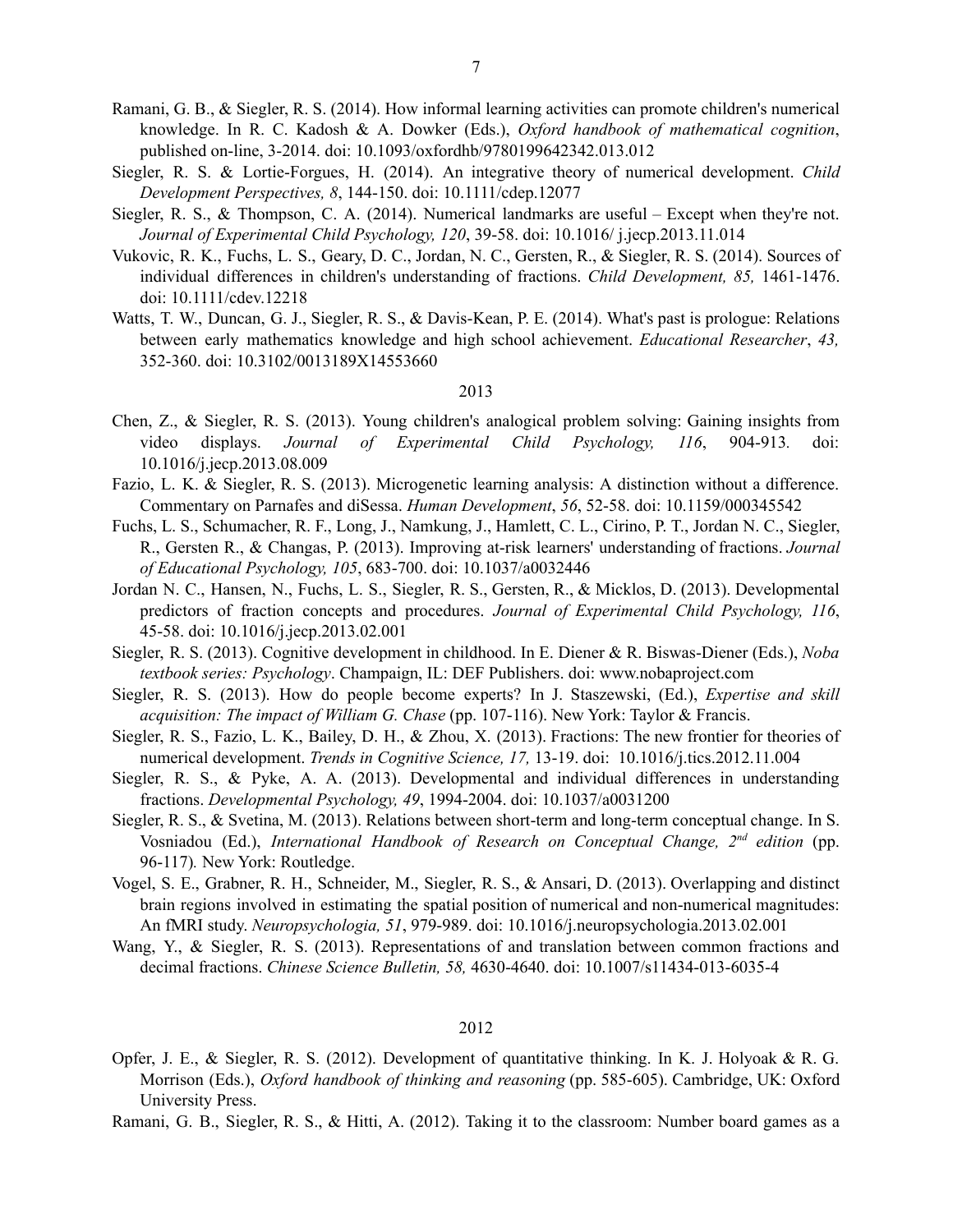small group learning activity. *Journal of Educational Psychology, 104*, 661-672. doi: 10.1037/ a0028995

- Siegler, R. S. (2012). From theory to application and back: Following in the giant footsteps of David Klahr. In S. M. Carver & J. Shrager (Eds.), *The journey from child to scientist: Integrating cognitive development and the education sciences* (pp. 17-36). Sage Press.
- Siegler, R. S., Duncan, G. J., Davis-Kean, P. E., Duckworth, K., Claessens, A., Engel, M., Susperreguy, M. I., & Chen, M. (2012). Early predictors of high school mathematics achievement. *Psychological Science, 23*, 691-697. doi: 10.1177/0956797612440101

### 2011

- Geary, D. C., Berch, D. B., Boykin, A. W., Embretson, S., Reyna, V., & Siegler, R. S. (2011). Learning mathematics: Findings from the National (United States) Mathematics Advisory Panel. In N. Canto (Ed.), *Issues and proposals in mathematics education* (pp. 175-221). Lisbon, Portugal: Gulbenkian.
- Opfer, J. E., Siegler, R. S., & Young, C. J. (2011). The powers of noise-fitting: Reply to Barth and Paladino. *Developmental Science, 14,* 1194-1204. doi: 10.1111/j.1467-7687.2011.01070.x
- Ramani, G. B., & Siegler, R. S. (2011). Reducing the gap in numerical knowledge between low- and middle-income preschoolers. *Journal of Applied Developmental Psychology*, *32*, 146-159. doi: 10.1016/j.appdev.2011.02.005
- Siegler, R. S., Fazio, L. K., & Pyke, A. (2011). There's nothing so practical as a good theory. In J. Mestre & B. Ross (Eds.), *Cognition and Education, Vol. 55*, *Psychology of Learning and Motivation* (pp. 171-197)*.* Oxford: Elsevier.
- Siegler, R. S., & Ramani, G. (2011). Improving low-income children's number sense. In S. Dehaene & E. Brannon (Eds.), *Space, time, and number in the brain: Searching for the foundations of mathematical thought*. *Attention and Performance Series, Vol. XXIII*, (pp. 343-354). Oxford University Press.
- Siegler, R. S., Thompson, C. A., & Schneider, M. (2011). An integrated theory of whole number and fractions development. *Cognitive Psychology, 62*, 273-296. doi: 10.1016/j.cogpsych.2011.03.001

- Lin, X. D., Siegler, R. S., & Sullivan, F. R. (2010). Students' goals influence their learning. In D. D. Preiss & R. J. Sternberg (Eds.), *Innovations in educational psychology: Perspectives on learning, teaching, and human development* (pp. 79-106). New York: Springer.
- Schneider, M., & Siegler, R. S. (2010). Representations of the magnitudes of fractions. *Journal of Experimental Psychology: Human Perception and Performance, 36,* 1227-1238. doi: 10.1037/a0018170
- Siegler, R. S. (2010). Robbie Case: A modern classic. In M. Ferrari & L. Vuletic (Eds.). Preface for *Developmental relations among mind, brain, and education: Essays in honor of Robbie Case* (pp. 1-6.), Dordrecht, Holland: Springer.
- Siegler, R. S. (2010). Playing numerical board games improves number sense in children from low-income backgrounds. In R. Cowan, M. Saxton, & A. Tolmie (Eds.), *Understanding number development and number dif iculties (No. 7, British Journal of Educational Psychology, Monograph Series II: Psychological Aspects of Education - Current Trends*, 15-29). Leicester, UK: British Psychological Society.
- Thompson, C. A., & Siegler, R. S. (2010). Linear numerical magnitude representations aid children's memory for numbers. *Psychological Science, 21*, 1274-1281. doi: 10.1177/0956797610378309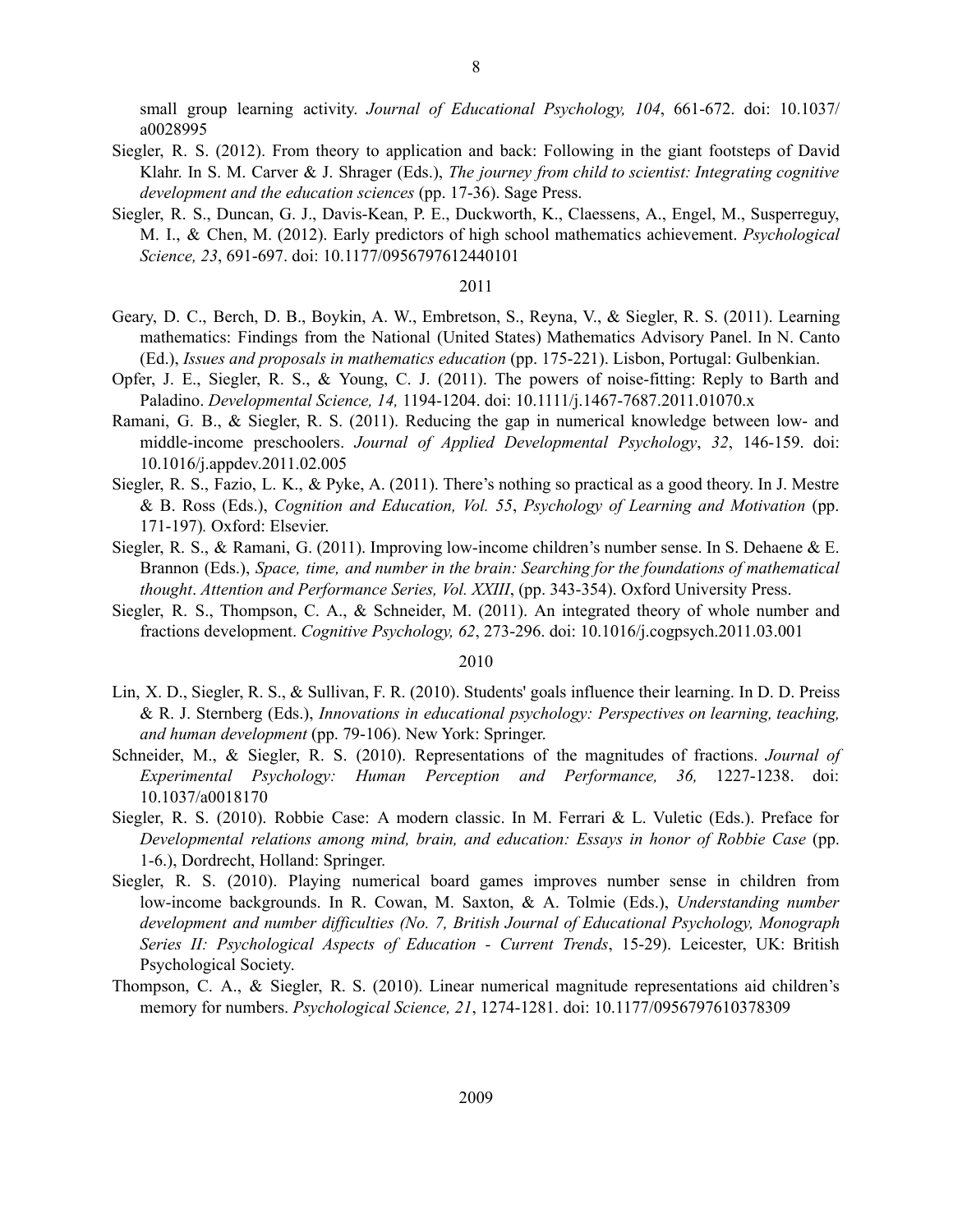- Siegler, R. S. (2009). Improving preschoolers' number sense using information-processing theory. In O. A. Barbarin & B. H. Wasik (Eds.), *Handbook of child development and early education: Research to practice* (pp. 429-454)*.* New York: Guilford.
- Siegler, R. S. (2009). Improving the numerical understanding of children from low-income families. *Child Development Perspectives, 3*, 118-124. doi: 10.1111/j.1750-8606.2009.00089.x
- Siegler, R. S., & Lin, X. (2009). Self-explanations promote children's learning. In H. S. Waters & W. Schneider (Eds.), *Metacognition, strategy use, and instruction* (pp. 85-113). New York: Guilford Publications.
- Siegler, R. S., & Ramani, G. B. (2009). Playing linear number board games but not circular ones improves low-income preschoolers' numerical understanding. *Journal of Educational Psychology, 101*, 545-560. doi: 10.1037/a0014239
- Siegler, R. S., Thompson, C. A., & Opfer, J. E. (2009). The logarithmic-to-linear shift: One learning sequence, many tasks, many time scales. *Mind, Brain, and Education, 3*, 143-150. doi: 10.1111/j.1751-228X.2009.01064.x

- Booth, J. L., & Siegler, R. S. (2008). Numerical magnitude representations influence arithmetic learning. *Child Development, 79*, 1016-1031. doi: 10.1111/j.1467-8624.2008.01173.x
- Luwel, K., Siegler, R. S., & Verschaffel, L. (2008). A microgenetic study of insightful problem solving. *Journal of Experimental Child Psychology, 99*, 210-232. doi: 10.1016/j.jecp.2007. 08.002
- Ramani, G. B., & Siegler, R. S. (2008). Promoting broad and stable improvements in low-income children's numerical knowledge through playing number board games. *Child Development, 79*, 375-394. doi: 10.1111/j.1467-8624.2007.01131.x
- Siegler, R. S., & Chen, Z. (2008). Differentiation and integration: Guiding principles for analyzing cognitive change. *Developmental Science, 11*, 433-448. doi: 10.1111/j.1467-7687.2008.00689.x.
- Siegler, R. S., & Mu, Y. (2008). Chinese children excel on novel mathematics problems even before elementary school. *Psychological Science, 19*, 759-763. doi: 10.1111/j.1467-9280.2008.02153.x
- Siegler, R. S., & Ramani, G. B. (2008). Playing linear numerical board games promotes low-income children's numerical development. *Developmental Science, 11*, 655-661. doi: 10.1111/j.1467-7687.2008.00714.x

Translated into Italian and published in *Dif icoltà in Matematica*.

Siegler, R. S., & Svetina, M. (2008). Relations between short-term and long-term changes in children's thinking. In S. Vosniadou, (Ed.), *International Handbook of Research on Conceptual Change* (pp. 102-123)*.* New York: Routledge/Taylor & Francis Group.

- Flynn, E., & Siegler, R. (2007). Measuring change: Current trends and future directions in microgenetic research. *Infant and Child Development, 16*, 135-149. doi: 10.1002/icd.502
- Laski, E. V., & Siegler, R. S. (2007). Is 27 a big number? Correlational and causal connections among numerical categorization, number line estimation, and numerical magnitude comparison. *Child Development, 78*, 1723-1743. doi: 10.1111/j.1467-8624.2007.01087.x
- Opfer, J., & Siegler, R. S. (2007). Representational change and children's numerical estimation. *Cognitive Psychology, 55*, 169-195. doi: [10.1016/j.cogpsych.2006.09.002](http://dx.doi.org/10.1016/j.cogpsych.2006.09.002)
- Siegler, R. S. (2007). Cognitive variability. *Developmental Science, 10*, 104-109. doi: 10.1111/j.1467-7687.2007.00571.x
- Siegler, R. S. (2007). Foreword: The birth of a new discipline. In D. B. Berch & M. M. M. Mazzocco (Eds.), *Why is math so hard for some children? The nature and origins of mathematical learning dif iculties and disabilities* (pp. xvii-xxii). Baltimore, MD: Paul H. Brookes Publishing Co.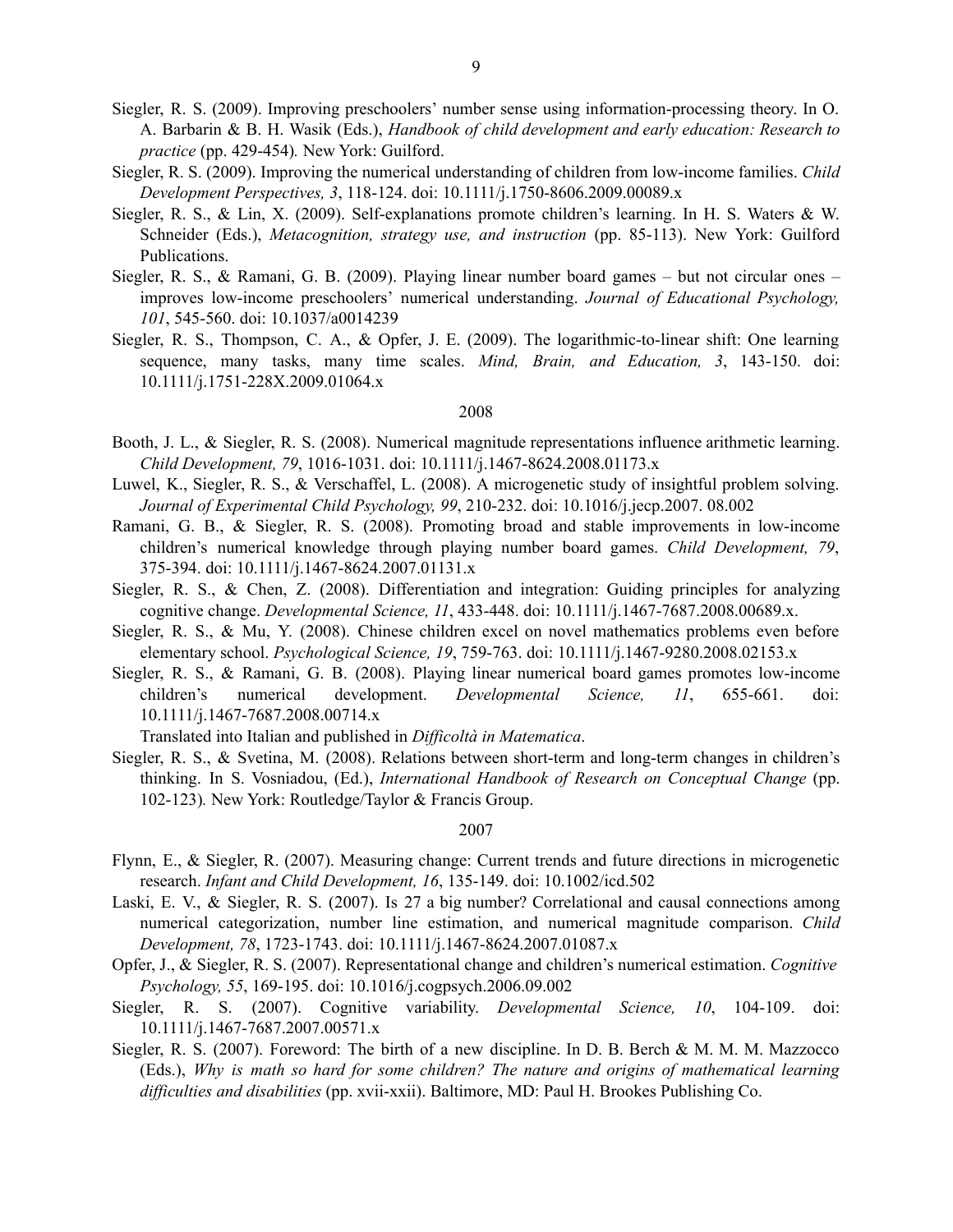- Booth, J. L., & Siegler, R. S. (2006). Developmental and individual differences in pure numerical estimation. *Developmental Psychology*, *42*, 189-201. doi: 10.1037/0012-1649.41.6.189
- Kuhn, D., & Siegler, R. S. (2006). Preface to Volume Two: Cognition, perception and language. In W. Damon & R. M. Lerner (Series Ed.) &D. Kuhn & R. S. Siegler (Vol. Eds.), *Handbook of child psychology: Volume 2: Cognition, perception, and language* (6 th ed., pp. xxi-xxiii). Hoboken, NJ: Wiley.
- Siegler, R. S. (2006). From unconscious to conscious insights. *Proceedings of the XXVIII Annual Conference of the Cognitive Science Society* (pp. 4-10). Alpha, NJ: Sheridan.
- Siegler, R. S. (2006). Inter- and intra-individual differences in problem solving across the life span. In E. Bialystok & F. I. M. Craik (Eds.), *Lifespan cognition: Mechanisms of change* (pp. 285-296)*.* Oxford, UK: Oxford University Press.
- Siegler, R. S. (2006). Microgenetic analyses of learning. In W. Damon & R. M. Lerner (Series Eds.) & D. Kuhn & R. S. Siegler (Vol. Eds.), *Handbook of child psychology: Volume 2: Cognition, perception,* and *language* (6<sup>th</sup> ed., pp. 464-510). Hoboken, NJ: Wiley.
- Siegler, R. S. (2006). Remembering Giyoo Hatano. *Cognitive Studies: Bulletin of the Japanese Cognitive Science Society*, *13*, 181-182.
- Siegler, R. S., & Ramani, G. B. (2006). Early development of estimation skills. *APS Observer, 19*, 34/44.
- Siegler, R. S., & Svetina, M. (2006). What leads children to adopt new strategies? A microgenetic/cross sectional study of class inclusion. *Child Development, 77*, 997-1015. doi: 10.1111/j.1467-8624.2006.00915.x

#### 2005

- Opfer, J. E., & Siegler, R. S. (2005). Microgenetic changes in representations of numerical magnitude. In Bara, B. G., Barsalou, L. W., & Bucciarelli, M. (Eds.), *Proceedings of the XXVII Annual Conference of the Cognitive Science Society*, 2184-2189. Mahwah, NJ: Erlbaum.
- Siegler, R. S. (2005). Autobiographical sketch. *American Psychologist, 60*, 767-769. doi: [10.1037/0003-066X.60.8.750](http://psycnet.apa.org/doi/10.1037/0003-066X.60.8.750)
- Siegler, R. S. (2005). Children's learning. *American Psychologist, 60,* 769-778. doi: [10.1037/0003-066X.60.8.750](http://psycnet.apa.org/doi/10.1037/0003-066X.60.8.750)
- Siegler, R. S. (2005). Models of categorization: What are the limits? In L. Gershkoff-Stowe & D. H. Rakison (Eds.), *Building object categories in developmental time* (pp. 433-439). Hillsdale, NJ: Erlbaum.
- Siegler, R. S., & Araya, R. (2005). A computational model of conscious and unconscious strategy discovery. In R. V. Kail (Ed.), *Advances in child development and behavior, Vol. 33* (pp. 1-42). Oxford, UK: Elsevier.
- Siegler, R. S., & Booth, J. L. (2005). Development of numerical estimation: A review. In J. I. D. Campbell (Ed.), *Handbook of mathematical cognition* (pp 197-212). New York: Psychology Press.

- Opfer, J. E., & Siegler, R. S. (2004). Revisiting preschoolers' *living things* concept: A microgenetic analysis of conceptual change in basic biology. *Cognitive Psychology, 49*, 301-332. doi: [10.1016/j.cogpsych.2004.01.002](http://dx.doi.org/10.1016/j.cogpsych.2004.01.002)
- Siegler, R. S. (2004). Learning about learning. *Merrill Palmer Quarterly, 50*, 353-368.
	- Reprinted in G. W. Ladd (Ed.) (2007). *Appraising the human developmental sciences: Essays in honor of Merrill-Palmer Quarterly* (pp. 67-82). Detroit: Wayne State University Press.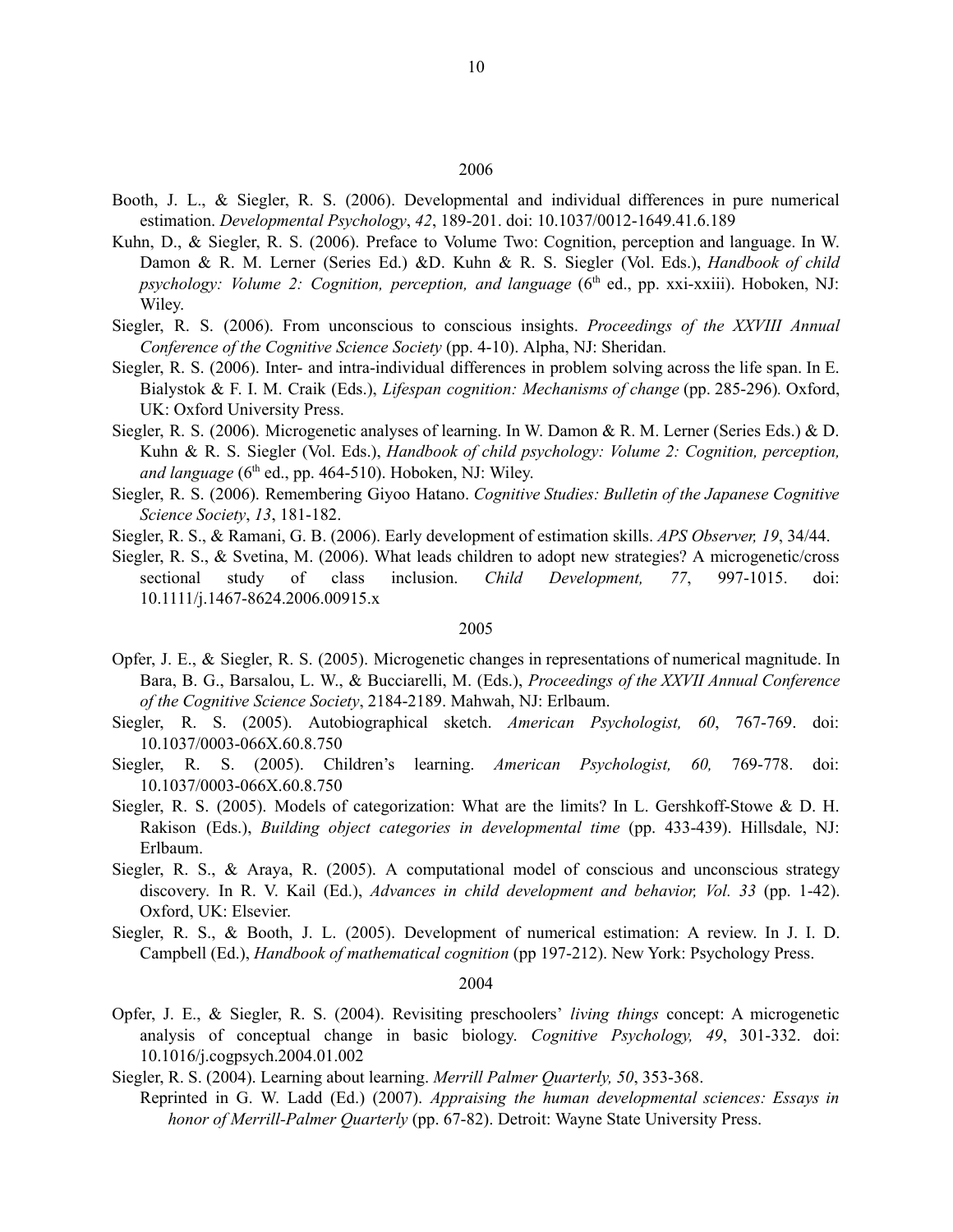- Siegler, R. S. (2004). Turning memory development inside out. *Developmental Review, 24*, 469-475. doi: [10.1016/j.dr.2004.08.007](http://dx.doi.org/10.1016/j.dr.2004.08.007)
- Siegler, R. S. (2004). U-shaped interest in U-shaped development and what it means. *Journal of Cognition and Development, 5*, 1-10. doi: 10.1207/s15327647jcd0501\_1
- Siegler, R. S., & Booth, J. L. (2004). Development of numerical estimation in young children. *Child Development, 75*, 428-444. doi: 10.1111/j.1467-8624.2004.00684.x

- Siegler, R. S. (2003). Implications of cognitive science research for mathematics education. In Kilpatrick, J., Martin, W. G., & Schifter, D. E. (Eds.), *A research companion to principles and standards for school mathematics* (pp. 219-233). Reston, VA: National Council of Teachers of Mathematics.
- Siegler, R. S. (2003). Relations between short-term and long-term cognitive development. *Psychological Science Agenda, 16*, 8-10.
- Siegler, R. S. (2003). Thinking and intelligence. In M. Bornstein (Ed.) *Well-being: Positive development across the lifespan* (pp. 311-320). Mahwah, NJ: Erlbaum.
- Siegler, R. S., & Opfer, J. (2003). The development of numerical estimation: Evidence for multiple representations of numerical quantity. *Psychological Science*, 14, 237-243. doi: 10.1111/1467-9280.02438

### 2002

- Siegler, R. S. (2002). Microgenetic studies of self-explanations. In N. Granott & J. Parziale (Eds.), *Microdevelopment: Transition processes in development and learning* (pp. 31-58). New York: Cambridge University.
- Siegler, R. S. (2002). Variability and infant development. *Infant Behavior & Development, 25*, 550-557. doi: 10.1016/S0163-6383(02)00150-9
- Siegler, R. S., & Chen, Z. (2002). Development of rules and strategies: Balancing the old and the new. *Journal of Experimental Child Psychology, 81*, 446-457. doi: 10.1006/jecp.2002.2666
- Siegler, R. S., & Svetina, M. (2002). A microgenetic/cross-sectional study of matrix completion: Comparing short-term and long-term change. *Child Development, 73*, 793-809. doi: 10.1111/1467-8624.00439

- Brown, N. R., & Siegler, R. S. (2001). Seeds aren't anchors. *Memory and Cognition, 29*, 405-412. doi: 10.3758/BF03196391
- Chen, Z., & Siegler, R. S. (2001). Scientific concepts: Development in children. In N. J. Smelser & P. B. Baltes (Series Eds.) & W. Kintsch (Vol. Ed.), *International encyclopedia of the social and behavioral sciences: Vol. 21: Cognitive psychology & cognitive science* (pp. 13714-13719). Oxford: Elsevier.
- McClelland, J. L., & Siegler, R. S. (2001). Preface. In J. L. McClelland & R. S. Siegler (Eds.), *Mechanisms of cognitive development: Behavorial and neural perspectives* (pp. ix-xii). Mahwah, NJ: Erlbaum.
- Rittle-Johnson, B., Siegler, R. S., & Alibali, M. W. (2001). Developing conceptual understanding and procedural skill in mathematics: An iterative process. *Journal of Educational Psychology, 93*, 346-362. doi: 10.1037/0022-0663.93.2.346
- Siegler, R. S. (2001). Children's discoveries and brain-damaged patients' re-discoveries. In J. McClelland & R. S. Siegler (Eds.), *Mechanisms of cognitive development: Behavioral and neural perspectives* (pp. 33-63). Mahwah, NJ: Erlbaum.
- Siegler, R. S. (2001). Children's understanding of economics. *Click Magazine, 4*, vi-vii.
- Siegler, R. S. (2001). Cognition, instruction, and the quest for meaning. In S. M. Carver & D. Klahr, (Eds.) *Cognition and Instruction: 25 Years of Progress* (pp. 195-203). Mahwah, NJ: Erlbaum.
- Siegler, R. S. (2001). How children learn. *Sciences Humaines, 120*, 28-31.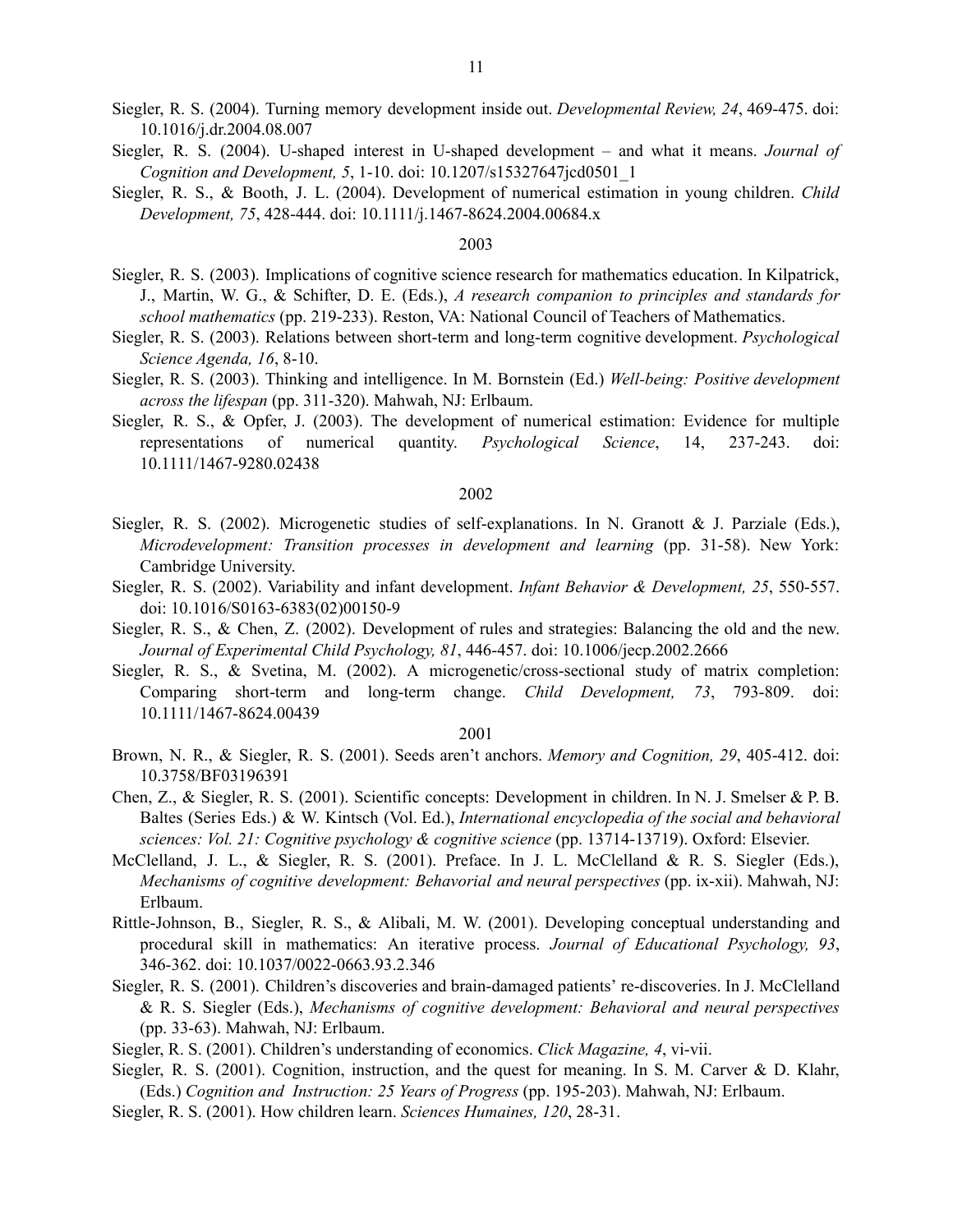Reprinted in M. Fournier & R. Lécuyer (Eds.) (2006). *L'intelligence de l'enfant: Le regard des psychologies* (pp. 35-42). Auxerre Cedex, France: Sciences Humaines Editions.

# 2000

- Chen, Z., & Siegler, R. S. (2000). Across the great divide: Bridging the gap between understanding of toddlers' and older children's thinking. *Monographs of the Society for Research in Child Development, 65, No. 2* (Whole No. 261). dois: 10.1111/1540-5834.00072 to 86
- Chen, Z., & Siegler, R. S. (2000). Intellectual development in childhood. In R. Sternberg (Ed.), *Handbook of intelligence* (pp. 92-116). New York: Cambridge.
- Siegler, R. S. (2000). The rebirth of children's learning. *Child Development, 71*, 26-35. doi: 10.1111/1467-8624.00115
	- Reprinted in C. Desforges & R. Fox (Eds.) (2002). *Teaching and learning: The essential readings* (pp. 63-83). Malden, MA: Blackwell.
- Siegler, R. S. (2000). Forward. In M. Gauvain (Ed.), *The social context of cognitive development* (pp. ix-xii). New York: Guilford Press.
- Siegler, R. S. (2000). Unconscious insights. *Current Directions in Psychological Science, 9*, 79-83. doi: 10.1111/1467-8721.00065

Reprinted in B. Spellman & D. T. Willingham (Eds.) (2004). *Current directions in cognitive science* (pp. 99-105). New York: Prentice Hall.

Thompson, D. R., & Siegler, R. S. (2000). Buy low, sell high: The development of an informal theory of economics. *Child Development, 71*, 660-677. doi: 10.1111/1467-8624.00174

# 1999

- Crowley, K., & Siegler, R. S. (1999). Explanation and generalization in young children's strategy learning. *Child Development, 70*, 304-316. doi: 10.1111/1467-8624.00023
- Rittle-Johnson, B. R., & Siegler, R. S. (1999). Learning to spell: Variability, choice, and change in children's strategy use. *Child Development, 70*, 332-349. doi: 10.1111/1467-8624.00025
- Siegler, R. S. (1999). Strategic development. *Trends in Cognitive Sciences, 3*, 430-435. doi: 10.1016/S1364-6613(99)01372-8

- Rittle-Johnson, B., & Siegler, R. S. (1998). The relation between conceptual and procedural knowledge in learning mathematics: A review of the literature. In C. Donlan (Ed.), *The development of mathematical skills* (pp. 75-110). East Sussex, UK: Psychology Press.
- Shrager, J., & Siegler, R. S. (1998). SCADS: A model of children's strategy choices and strategy discoveries. *Psychological Science, 9*, 405-410. doi: 10.1111/1467-9280.00076
- Siegler, R. S. (1998). Forward to Volume II. In D. Kuhn, & R. S. Siegler (Vol. Eds.) *Volume 2: Cognition, perception, and language* (pp. xxi-xxiv). In W. Damon (Series Ed.), *Handbook of child psychology* (5th ed.). New York: Wiley.
- Siegler, R. S., & Chen, Z. (1998). Developmental differences in rule learning: A microgenetic analysis. *Cognitive Psychology, 36*, 273-310. doi: 10.1006/cogp.1998.0686
- Siegler, R. S., & Stern, E. (1998). Conscious and unconscious strategy discoveries: A microgenetic analysis. *Journal of Experimental Psychology: General, 127*, 377-397. doi: 10.1037/0096-3445.127.4.377
- Siegler, R. S., & Thompson, D. R. (1998). "Hey, would you like a nice cold cup of lemonade on this hot day?": Children's understanding of economic causation. *Developmental Psychology, 34*, 146-160. doi: 10.1037/0012-1649.34.1.146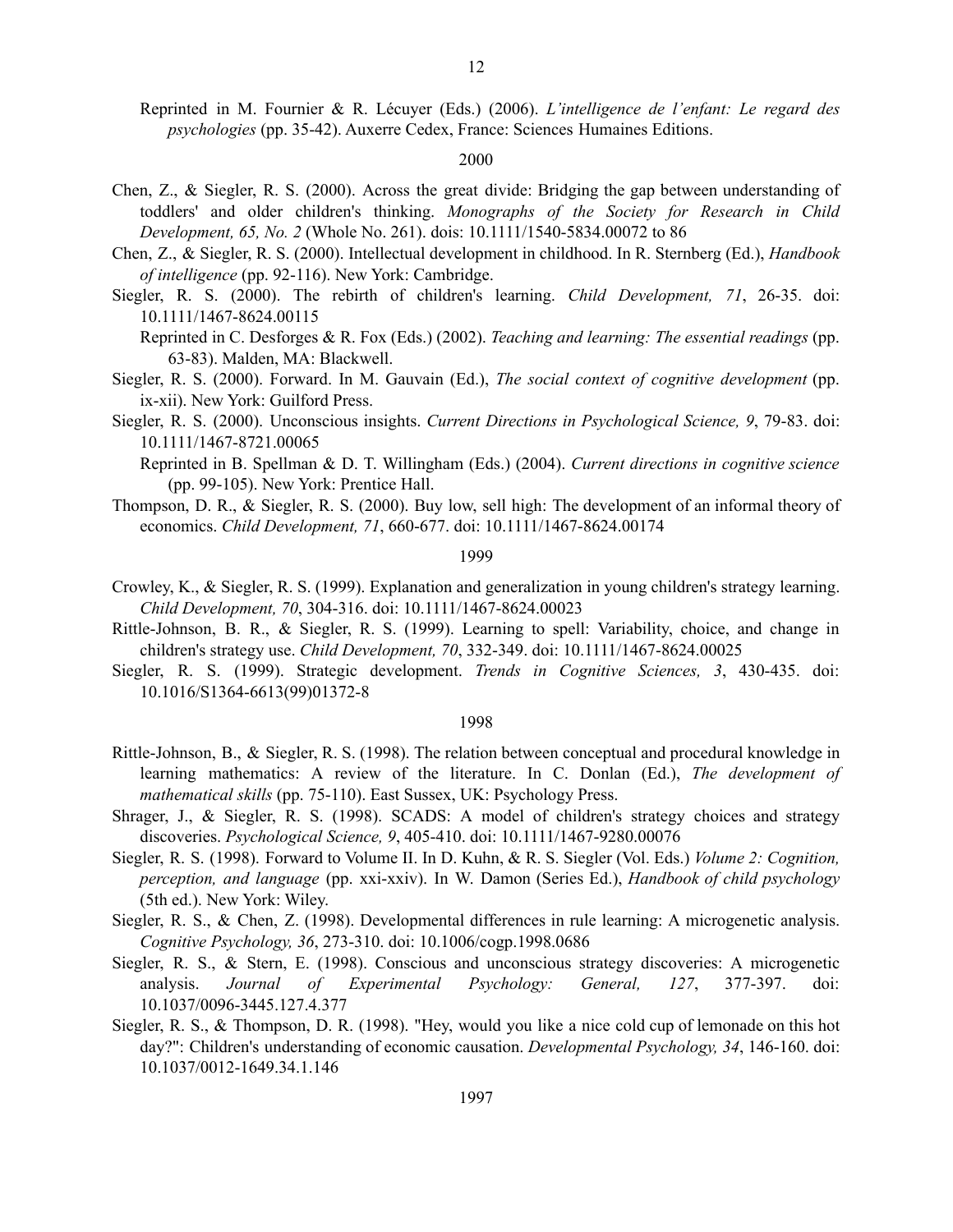- Crowley, K., Shrager, J., & Siegler, R. S. (1997). Strategy discovery as a competitive negotiation between metacognitive and associative mechanisms. *Developmental Review, 17*, 462-489. doi: 10.1006/drev.1997.0442
- Dembo, Y., Levin, I., & Siegler, R. S. (1997). A comparison of the geometric reasoning of students attending Israeli ultra-orthodox and mainstream schools. *Developmental Psychology, 33*, 92-103. doi: 10.1037/0012-1649.33.1.92
- Dembo, Y., Levin, I., & Siegler, R. S. (1997). Geometric reasoning of ultra-orthodox and secular junior high and high school students in Israel. *Megamot, 38*, 469-503.
- Ellis, S. A., & Siegler, R. S. (1997). Planning as a strategy choice. Why don't children plan when they should? In S. Friedman & E. Scholnick (Eds.), *The developmental psychology of planning: Why, how, and when do we plan?* (pp. 183-208). Hillsdale, NJ: Erlbaum.
- Kerkman, D. D., & Siegler, R. S. (1997). Measuring individual differences in children's addition strategy choices. *Learning and Individual Dif erences, 9*, 1-18. doi: 10.1016/s1041-6080(97)90017-0
- Munakata, Y., McClelland, J. L., Johnson, M. H., & Siegler, R. S. (1997). Rethinking infant knowledge: Toward an adaptive process account of successes and failures in object permanence tasks. *Psychological Review, 104*, 686-713. doi: [10.1037/0033-295X.104.4.686](http://psycnet.apa.org/doi/10.1037/0033-295X.104.4.686)
- Siegler, R. S. (1997). Beyond competence—Toward development. *Cognitive Development, 12*, 323-332. doi: 10.1016/S0885-2014(97)90004-6
- Siegler, R. S. (1997). Concepts and methods for studying cognitive change. In E. Amsel & K. A. Renninger (Eds.), *Change and development: Issues of theory, method, and application* (pp. 77-97). Hillsdale, NJ: Erlbaum.
- Siegler, R. S., & Lemaire, P. (1997). Older and younger adults' strategy choices in multiplication: Testing predictions of ASCM via the choice/no-choice method. *Journal of Experimental Psychology: General, 126,* 71-92. doi: [10.1037/0096-3445.126.1.71](http://psycnet.apa.org/doi/10.1037/0096-3445.126.1.71)

- Brown, N. R., & Siegler, R. S. (1996). Long-term benefits of seeding the knowledge base. *Psychonomic Bulletin & Review, 3*, 385-388. doi: 10.3758/BF03210766
- Geary, D. C., Bow-Thomas, C. C., Liu, F., & Siegler, R. S. (1996). Development of arithmetical competencies in Chinese and American children: Influence of age, language, and schooling. *Child Development, 67*, 2022-2044. doi: 10.1111/j.1467-8624.1996.tb01841.x
- Siegler, R. S. (1996). Commentary: A grand theory of development. Commentary on R. Case's The role of central conceptual structures in the development of children's thought. *Monographs of the Society for Research in Child Development, 61*, 266-275. doi: 10.1111/j.1540-5834.1996.tb00550.x
- Siegler, R. S. (1996). Unidimensional thinking, multidimensional thinking, and characteristic tendencies of thought. In A. J. Sameroff & M. M. Haith (Eds.) *The five to seven year shift: The age of reason and responsibility* (pp. 63-84). Chicago: University of Chicago Press.
- Siegler, R. S., Adolph, K. E., & Lemaire, P. (1996). Strategy choices across the lifespan. In L. Reder (Ed.) *Implicit memory and metacognition* (pp. 79-121). Mahwah, NJ: Erlbaum.
- Siegler, R. S., & Ellis, S. A. (1996). Piaget on childhood. *Psychological Science, 7*, 211-215. doi:10.1111/j.1467-9280.1996.tb00361.x

- Lemaire, P., & Siegler, R. S. (1995). Four aspects of strategic change: Contributions to children's learning of multiplication. *Journal of Experimental Psychology: General, 124*, 83-97. doi: 10.1037/0096-3445.124.1.83
- Siegler, R. S. (1995). How does change occur: A microgenetic study of number conservation. *Cognitive Psychology, 28,* 225-273. doi: 10.1006/cogp.1995.1006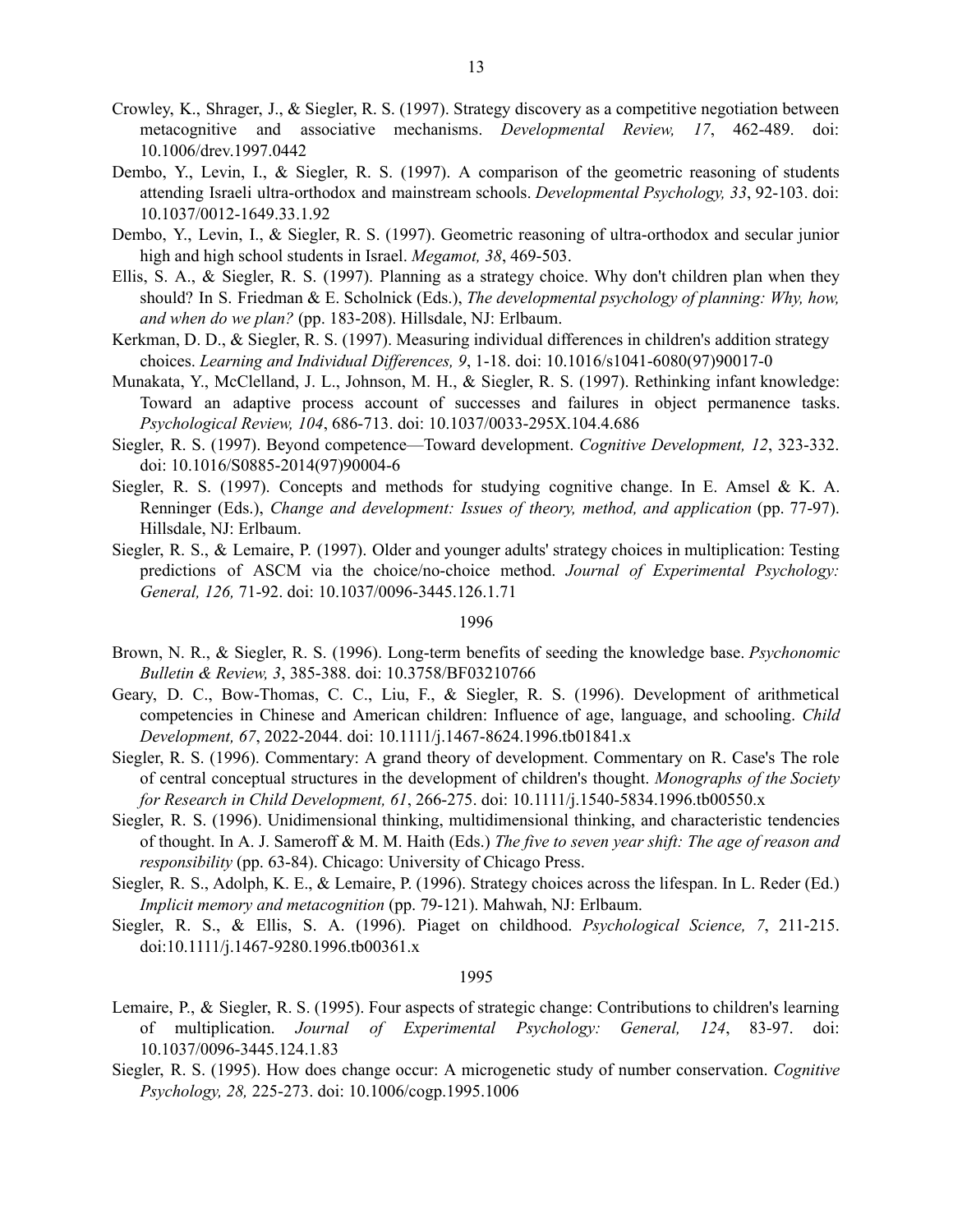- Siegler, R. S. (1995). Children's thinking: How does change occur? In W. Schneider & F. Weinert (Eds.). *Memory performance and competencies: Issues in growth and development* (pp. 405-430). Mahwah, NJ: Erlbaum.
- Siegler, R. S. (1995). Current understanding of children's learning. *Teaching, Thinking, & Problem Solving, 17*, 1, 3-4.
- Siegler, R. S., & Shipley, C. (1995). Variation, selection, and cognitive change. In T. Simon & G. Halford (Eds.), *Developing cognitive competence: New approaches to process modeling* (pp. 31-76). Hillsdale, NJ: Erlbaum.

- Ellis, S. A., & Siegler, R. S. (1994). Development of problem solving. In R. J. Sternberg (Ed.) *Handbook of perception and cognition: Vol. 12. Thinking and problem solving* (pp. 333-367). New York: Academic Press.
- Geary, D. C., & Siegler, R. S. (1994). Mathematical development and language. *Science, 263*, 903. doi: 10.1126/science.263.5149.903-a
- Griffin, S., Case, R., & Siegler, R. S. (1994). Rightstart: Providing the central conceptual prerequisites for first formal learning of arithmetic to students at risk for school failure. In K. McGilly (Ed.), *Classroom lessons: Integrating cognitive theory and classroom practice* (pp. 25-49). Cambridge, MA: MIT Press/Bradford Books.
- Schulz, R., Musa, D., Staszewski, J., & Siegler, R. S. (1994). The relation between age and major league baseball performance: Implications for development. *Psychology and Aging, 9*, 274-286. doi: 10.1037/0882-7974.9.2.274
- Siegler, R. S. (1994) Cognitive development. In R. J. Sternberg (Ed.), *Encyclopedia of human intelligence* (Vol 1, pp. 344-347). New York: MacMillan.
- Siegler, R. S. (1994). Cognitive variability: A key to understanding cognitive development. *Current Directions in Psychological Science, 3*, 1-5. doi: 10.1111/1467-8721.ep10769817
	- Reprinted in M. Gauvain & M. Cole (Eds.) (1997). *Readings on the development of children, 2nd Edition* (pp. 165-171). New York: Freeman.
	- Reprinted in K. Lee (Ed.) (2000). *Childhood cognitive development: The essential readings* (pp. 51-61). Malden, MA: Blackwell.
- Siegler, R. S., & Crowley, K. (1994). Constraints on learning in non-privileged domains. *Cognitive Psychology, 27*, 194-227. doi: 10.1006/cogp.1994.1016
- Siegler, R. S., & Engle, R. A. (1994). Studying change in developmental and neuropsychological contexts. *Current Psychology of Cognition, 13*, 321-350.

## 1993

- Brown, N. R., & Siegler, R. S. (1993). Metrics and mappings: A framework for understanding real-world quantitative estimation. *Psychological Review, 100*, 511-534. doi: 10.1037/0033-295X.100.3.511
- Crowley, K., & Siegler, R. S. (1993). Flexible strategy use in young children's tic-tac-toe. *Cognitive Science, 17*, 531-561. doi: 10.1207/s15516709cog1704\_3
- Geary, D. C., Liu, F., Bow-Thomas, C., Siegler, R. S. (1993). Even before formal instruction, Chinese children outperform American children in mental addition. *Cognitive Development, 8*, 517-529. doi: 10.1016/S0885-2014(05)80007-3

Reprinted in the Chinese Journal, *Psychological Science, 17*, 1994, 21-27.

- Hatano, G., Siegler, R. S., Richards, D. D., Inagaki, K., Stavy, R., & Wax, N. (1993). The development of biological knowledge: A multi-national study. *Cognitive Development*, *8*, 47-62. doi: 10.1016/0885-2014(93)90004-O
- Kerkman, D. D., & Siegler, R. S. (1993). Individual differences and adaptive flexibility in lower-income children's strategy choices. *Learning and Individual Differences*, 5, 113-136. doi: 10.1016/1041-6080(93)90008-G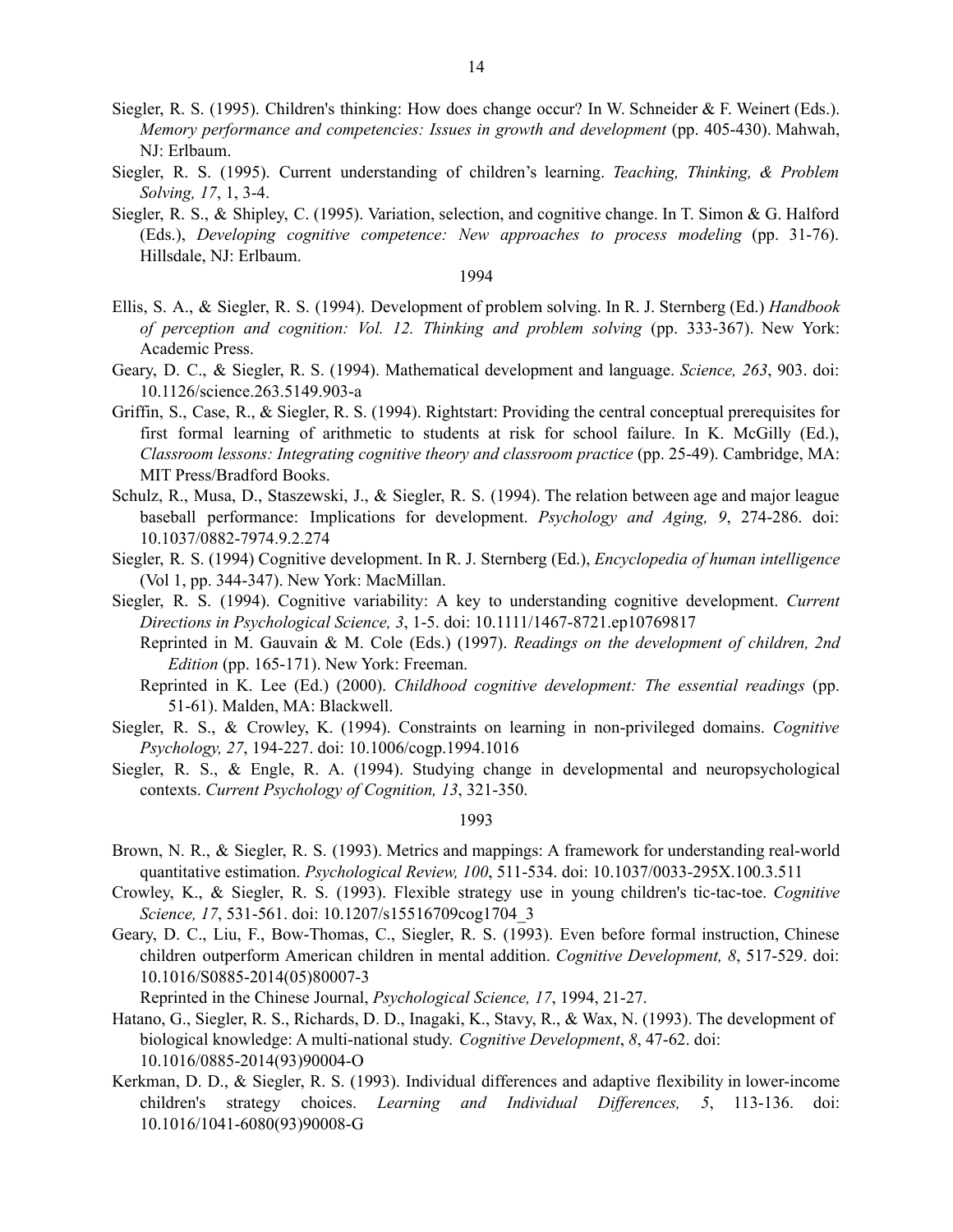- Maloney, D. P., & Siegler, R. S. (1993). Conceptual competition in physics learning. *International Journal of Science Education, 15*, 283-295. doi: 10.1080/0950069930150306
- Modell, J., & Siegler, R. S. (1993). Child development and human diversity. In G. H. Elder, J. Modell & R. D. Parke (Eds.), *Children in time and place: Developmental and historical insights* (pp. 73-105). New York: Cambridge University Press.
- Siegler, R. S. (1993). Adaptive and nonadaptive characteristics of low-income children's mathematical strategy use. In L. A. Penner, G. M. Batsche, H. M. Knoff, & D. L. Nelson (Eds.), *The challenge in mathematics and science education: Psychology's response* (pp. 341-366). Washington, DC: American Psychological Association.
- Siegler, R. S. (1993). Commentary: Cheers and lamentations. In C. E. Granrud (Ed.), *Visual perception and cognition in infancy* (pp. 333-344). Hillsdale, NJ: Erlbaum.
- Siegler, R. S., & Munakata, Y. (1993). Beyond the immaculate transition: Advances in the understanding of change. *SRCD Newsletter*, pp. 3, 10-11, 13.

- Brown, N. R., & Siegler, R. S. (1992). The role of availability in the estimation of national populations. *Memory and Cognition, 20*, 406-412. doi: 10.3758/BF03210924
- Siegler, R. S. (1992). The other Alfred Binet. *Developmental Psychology, 28*, 179-190. doi: 10.1037/ 0012-1649.28.2.179. Translated into Greek.
	- Reprinted in (a) G. Kugiumutzakis (Ed.) (1995). *Developmental psychology: past, present and future*. Crete: Crete University Press, and (b) J. A. Nemes & R. Parke (Eds.), *A Century of Developmental Psychology*. Washington, DC: American Psychological Association.
- Siegler, R. S. (1992). What do developmental psychologists really want? In M. R. Gunnar & M. Maratsos (Eds.), *Modularity and constraints in language and cognition*. *The Minnesota symposium on child psychology*, *Vol. 25* (pp. 221-232). Hillsdale, NJ: Erlbaum.
- Siegler, R. S., & Crowley, K. (1992). Microgenetic methods revisited. *American Psychologist, 47*, 1241-1243. doi: 10.1037/0003-066X.47.10.1241

- Brown, N. R., & Siegler, R. S. (1991). Subjective organization of U.S. presidents. *American Journal of Psychology, 104*, 1-33, stable URL: http://www.jstor.org/stable/1422849
- Brown, N. R., & Siegler, R. S. (1991). Understanding and improving real-world quantitative estimation. In *Proceedings of the 13th Annual Conference of the Cognitive Science Society* (pp. 209-215). Hillsdale, NJ: Erlbaum.
- Crowley, K., & Siegler, R. S. (1991). Review of *Children's strategies: Contemporary views of cognitive development*. D. F. Bjorklund (Ed.), Hillsdale, NJ: Erlbaum, *The American Journal of Psychology, 104*, 605-609, stable URL: http://www.jstor.org/stable/1422943
- Siegler, R. S. (1991). In young children's counting, procedures precede principles. *Educational Psychology Review, 3*, 127-135. doi: 10.1007/BF01417924
- Siegler, R. S. (1991). Strategy choice and strategy discovery. *Learning and Instruction, 1*, 89-102. doi: 10.1016/0959-4752(91)90020-9
- Siegler, R. S. (1991). How domain-general and domain-specific knowledge interact to produce strategy choices. In P. Light, S. Sheldon, & M. Woodhead (Eds.), *Child development in social context: Learning to think* (pp. 236-262). London: Routledge.
- Siegler, R. S., & Crowley, K. (1991). The microgenetic method: A direct means for studying cognitive development. *American Psychologist, 46*, 606-620. doi: 10.1037/0003-066X.46.6.606
- Siegler, R. S., & Crowley, K. (1991). Retrospective Review of *The Developmental Psychology of Jean Piaget*. The gospel of Jean Piaget, according to John Flavell. *Contemporary Psychology, 36*, 829-831.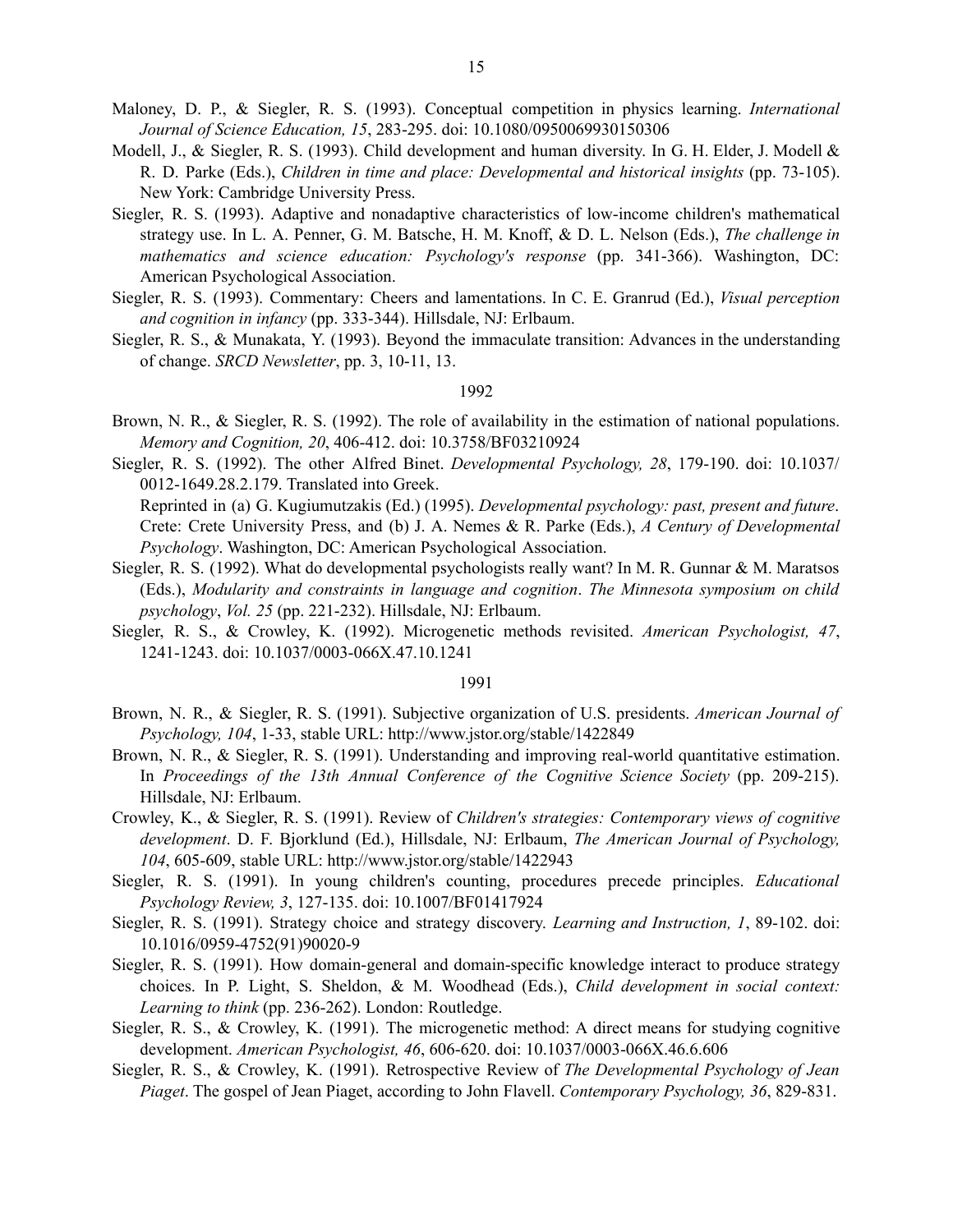- Levin, I., Siegler, R. S., & Druyan, S. (1990). Misconceptions about motion: Development and training effects. *Child Development, 61*, 1544-1557. doi: 10.1111/j.1467-8624.1990.tb02882.x
- Levin, I., Siegler, R. S., Druyan, S., & Gardosh, R. (1990). Everyday and curriculum-based physics concepts: When does short-term training bring change where years of schooling have failed to do so? *British Journal of Developmental Psychology, 8*, 269-279. doi: 10.1111/j.2044-835X.1990.tb00842.x
- McGilly, K., & Siegler, R. S. (1990). The influence of encoding and strategic knowledge on children's choices among serial recall strategies. *Developmental Psychology, 26*, 931-941. doi: 10.1037/0012-1649.26.6.942
- Siegler, R. S. (1990). How content knowledge, strategies, and individual differences interact to produce strategy choices. In W. Schneider & F. E. Weinert (Eds.), *Interactions among aptitudes, strategies, and knowledge in cognitive performance* (pp. 74-89). New York: Springer-Verlag.
- Siegler, R. S. (1990). Information processing theories and developmental research. In The Developmental Psychology Committee of the Chinese Psychological Association (Eds.), *Lectures on special topics in developmental psychology*. Beijing, China: Beijing Normal College Press.
- Siegler, R. S., & Campbell, J. I. D. (1990). Diagnosing individual differences in strategy choice procedures. In N. Fredriksen, R. Glaser, A. Lesgold, & M. G. Shafto (Eds.), *Diagnostic monitoring of skill and knowledge acquisition* (pp. 113-139). Hillsdale, NJ: Erlbaum.

#### 1989

- McGilly, K., & Siegler, R. S. (1989). How children choose among serial recall strategies. *Child Development, 60*, 172-182, stable URL: http://www.jstor.org/stable/1131083
- Siegler, R. S. (1989). Mechanisms of cognitive development. *Annual Review of Psychology, 40*, 353-379. doi: 10.1146/annurev.ps.40.020189.002033
- Siegler, R. S. (1989). How domain-general and domain-specific knowledge interact to produce strategy choices. *Merrill-Palmer Quarterly, 35*, 1-26.
- Siegler, R. S. (1989). Hazards of mental chronometry: An example from children's subtraction. *Journal of Educational Psychology, 81*, 497-506. doi: 10.1037/0022-0663.81.4.497
- Siegler, R. S. (1989). Strategy diversity and cognitive assessment. *Educational Researcher, 18*, 15-20. doi: 10.3102/0013189X018009015
- Siegler, R. S. (1989). Commentary. Special topic "Development of biological concepts in cross-cultural perspective." *Human Development, 32*, 104-109. doi: 10.1159/000276369
- Siegler, R. S. (1989). Connecting formal and informal mathematical knowledge. Review of *Children and number: Dif iculties in learning mathematics*. *Contemporary Psychology, 34*, 585-586.
- Siegler, R. S., & Campbell, J. I. D. (1989). Individual differences in children's strategy choices. In P. L. Ackerman, R. J. Sternberg, & R. Glaser (Eds.), (pp. 218-254). *Learning and individual differences*. New York: Freeman.
- Siegler, R. S., & McGilly, K. (1989). Strategy choices in children's time-telling. In I. Levin & D. Zakay (Eds.) *Time and human cognition*: *A life span perspective* (pp. 185-218). The Netherlands: Elsevier Science Publishers.

#### 1988

Siegler, R. S. (1988). Strategy choice procedures and the development of multiplication skill. *Journal of Experimental Psychology: General, 117*, 258-275. doi: 10.1037/0096-3445.117.3.258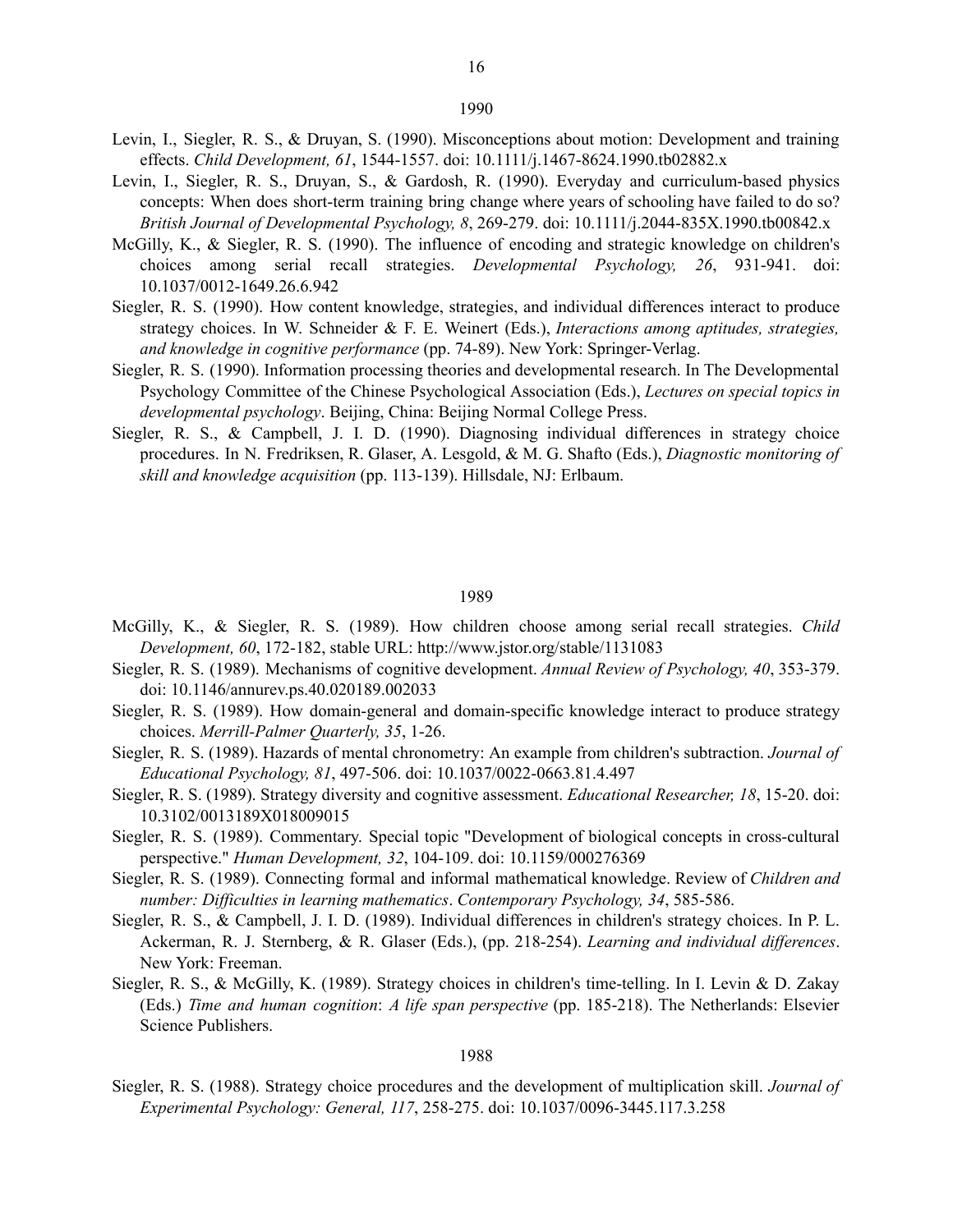- Siegler, R. S. (1988). Individual differences in strategy choices: Good students, not-so-good students, and perfectionists. *Child Development, 59*, 833-851, stable URL: http://www.jstor.org/stable/1130252
- Siegler, R. S. (1988). Transitions in strategy choices. In *Proceedings of the Cognitive Science Society, 9*, 11-18.

- Siegler, R. S. (1987). The perils of averaging data over strategies: An example from children's addition. *Journal of Experimental Psychology: General, 116*, 250-264. doi: 10.1037/0096-3445.116.3.250
- Siegler, R. S. (1987). Strategy choices in subtraction. In J. Sloboda & D. Rogers (Eds.), *Cognitive process in mathematics* (pp. 81-106). Oxford: Oxford University Press.
- Siegler, R. S. (1987). Some general conclusions about children's strategy choice procedures. *International Journal of Psychology*, In special issue "The neo-Piagetian theories of cognitive development: Toward an integration." *22*, 729-749. doi: 10.1080/00207598708246800
	- Reprinted in A. Demetriou (Ed.), (1988). *The neo-Piagetian theories of cognitive development: Toward an integration* (pp. 223-243). Elsevier: The Netherlands.
- Siegler, R. S., & Shipley, C. (1987). The role of learning in children's strategy choices. In L. S. Liben (Ed.), *Development and learning: Conflict or congruence?* (pp. 71-107). Hillsdale, NJ: Erlbaum.

### 1986

- Richards, D. D., & Siegler, R. S. (1986). Children's understandings of the attributes of life. *Journal of Experimental Child Psychology, 42*, 1-22. doi: 10.1016/0022-0965(86)90013-5
- Siegler, R. S. (1986). Unities in strategy choices across domains. In M. Perlmutter (Ed.), *Minnesota symposium on child psychology, Vol. 19* (pp. 1-48). Hillsdale, NJ: Erlbaum.
- Siegler, R. S. (1986). A panoramic view of development. (Review of *Intellectual development: Birth to adulthood by Robbie Case*), *Contemporary Psychology, 31*, 329-331.
- Siegler, R. S., & Kotovsky, K. (1986). Two levels of giftedness: Shall ever the twain meet? In R. Sternberg & J. E. Davidson (Ed.), *Conceptions of giftedness* (pp. 417-435). New York: Cambridge University Press.
	- Reprinted in R. S. Albert (Ed.). (1992). *Genius and eminence, 2nd Edition* (pp. 95-108). Oxford: Pergamon Press.
- Siegler, R. S., & Taraban, R. (1986). Conditions of applicability of a strategy choice model. *Cognitive Development, 1*, 31-51. doi: 10.1016/S0885-2014(86)80022-3

#### 1985

- Siegler, R. S. (1985). Development is destiny. *Newsletter of Division 7 of the American Psychological Association*, 52-57.
- Siegler, R. S. (1985). Encoding and the development of problem solving. In S. F. Chipman, J. W. Segal, & R. Glaser (Eds.), *Thinking and learning skills, Vol. 2* (pp. 161-185). Hillsdale, NJ: Erlbaum.

- Briars, D. J., & Siegler, R. S. (1984). A featural analysis of preschoolers' counting knowledge. *Developmental Psychology, 20*, 607-618. doi: 10.1037/0012-1649.20.4.607
- Richards, D. D., & Siegler, R. S. (1984). The effects of task requirements on children's life judgments. *Child Development, 55*, 1687-1696, stable URL: http://www.jstor.org/stable/1129916
- Siegler, R. S. (1984). Mechanisms of cognitive development: Variation and selection. In R. Sternberg (Ed.), *Mechanisms of cognitive development* (pp. 141-162). New York: Freeman.
- Siegler, R. S. (1984). Research on learning. In T. Romberg & D. Stewart (Eds.), *School mathematics: Options for the 1990s* (pp. 79-84). Washington, DC: National Council of Teachers of Mathematics.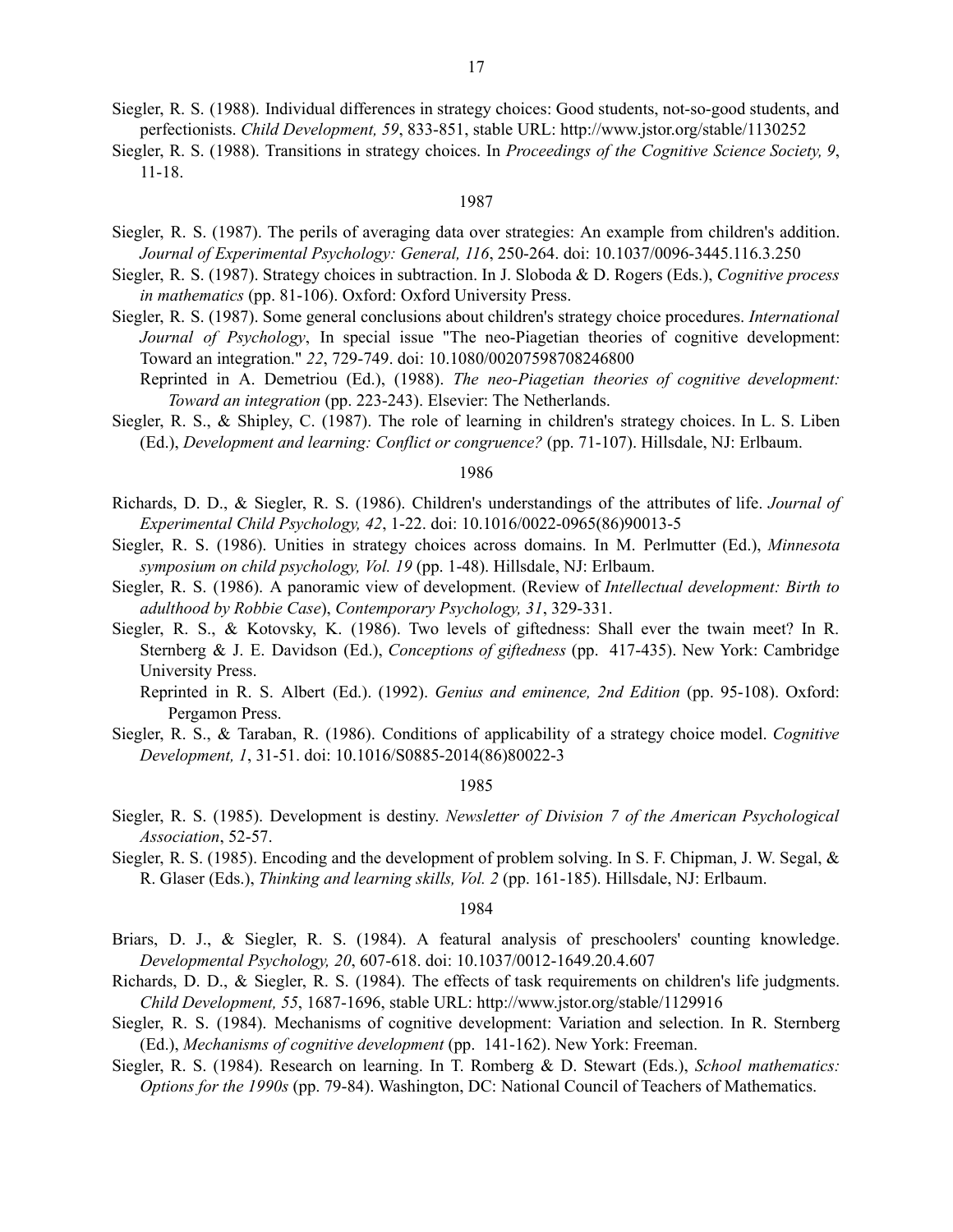Siegler, R. S., & Shrager, J. (1984). Strategy choices in addition and subtraction: How do children know what to do? In C. Sophian (Ed.), *The origins of cognitive skills* (pp. 229-293). Hillsdale, NJ: Erlbaum.

1983

- Siegler, R. S. (1983). Five generalizations about cognitive development. *American Psychologist, 38*, 263-277.
	- Reprinted in E. M. Hetherington & R. D. Parke (Eds.) (1988). *Contemporary readings in child psychology, 3rd edition* (pp. 263-277). New York: McGraw-Hill.
- Siegler, R. S. (1983). How knowledge influences learning. *American Scientist, 71*, 631-638.
- Siegler, R. S. (1983). Information processing approaches to development. In W. Kessen (Vol. Ed.), *Volume 1: History, theory, and methods* (pp. 129-211). In P. H. Mussen (Series Ed.), *Handbook of child psychology*. New York: John Wiley & Sons.
- Siegler, R. S. (1983). Review of *The development of mathematical thinking*. H. P. Ginsburg (Ed.), New York: Academic Press, *Science, 221*, 1042-1043. doi: 10.1126/science.221.4615.1042
- Siegler, R. S. (1983). Understandings of Time: Review of *The developmental psychology of time*. W. J. Friedman (Ed.), New York: Academic Press, *Science, 220*, 845-846. doi: 10.1126/science.220.4599.845
- Siegler, R. S. (1983). Psychology is ready. Review of *The psychology of mathematics for instruction*. L. B. Resnick and W. Ford (Eds.), *American Journal of Education, 91*, 374-377. doi: http://www.jstor.org/stable/1085030
- Siegler, R. S., & Richards, D. D. (1983). The development of two concepts. In C. Brainerd (Ed.), *Recent advances in cognitive development theory* (pp. 51-121). New York: Springer-Verlag.

#### 1982

- Siegler, R. S. (1982). The rule assessment approach and education. *Contemporary Educational Psychology, 7*, 272-289. doi: 10.1016/0361-476X(82)90032-7
- Siegler, R. S., & Klahr, D. (1982). When do children learn: The relationship between existing knowledge and the ability to acquire new knowledge. In R. Glaser (Ed.), *Advances in Instructional Psychology: Vol. 2* (pp. 121-211). Hillsdale, NJ: Erlbaum.
- Siegler, R. S., & Richards, D. D. (1982). The development of intelligence. In R. J. Sternberg (Ed.), *Handbook of human intelligence* (pp. 897-971). Cambridge, England: Cambridge University Press.
- Siegler, R. S., & Robinson, M. (1982). The development of numerical understandings. In H. W. Reese & L. P. Lipsitt (Eds.), *Advances in child development and behavior: Vol. 16* (pp. 242-312). New York: Academic Press.

- Richards, D. D., & Siegler, R. S. (1981). Very young children's acquisition of systematic problem solving strategies. *Child Development, 52*, 1318-1321. doi: http://www.jstor.org/stable/1129523
- Richards, D. D., & Siegler, R. S. (1981). U-shaped behavioral curves: It's not whether you're right or wrong, it's why. In S. Strauss & R. Stavy (Eds.), *U-shaped behavioral growth* (pp. 37-61). New York: Academic Press.
- Siegler, R. S. (1981). Developmental sequences within and between concepts. *Society for Research in Child Development Monographs, 46*, (Whole No. 189). doi: http://www.jstor.org/stable/i249286
- Siegler, R. S. (1981). Seven generalizations about cognitive development. In the Japanese journal *Psychology*, June Issue, 60-67.
- Siegler, R. S. (1981). The search for the holy grail. Review of R. H. Kluwe and H. Spada (Eds.), *Developmental models of thinking*. *Contemporary Psychology, 26*, 704-706.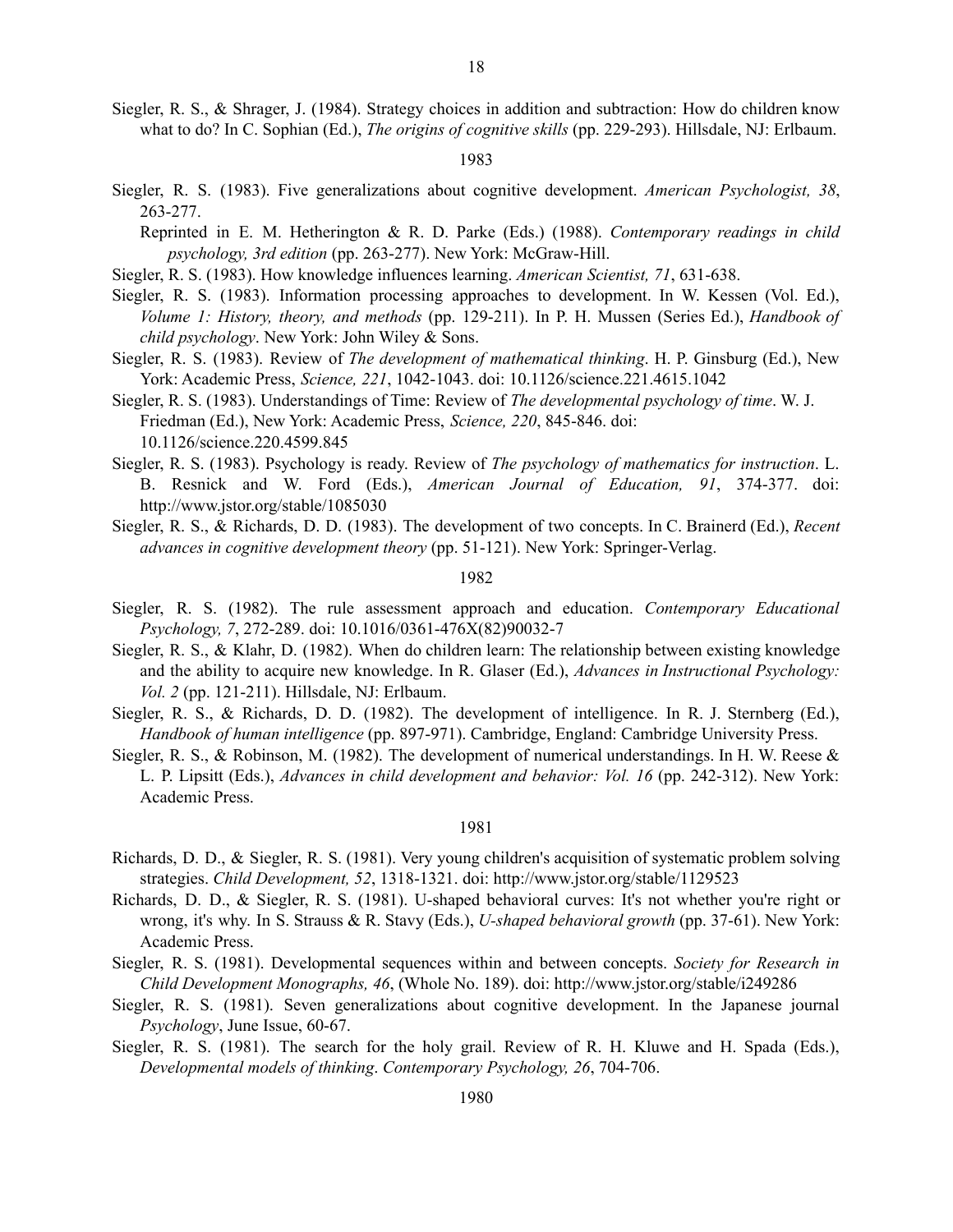- Siegler, R. S. (1980). Recent trends in the study of cognitive development: Variations on a task-analytic theme. *Human Development, 23*, 278-285. doi: 10.1159/000272578
- Siegler, R. S. (1980). When do children learn? The relationship between existing knowledge and learning. *Educational Psychologist, 15*, 135-150. doi: 10.1080/00461528009529222

- Siegler, R. S., & Richards, D. D. (1979). The development of speed, time, and distance concepts. *Developmental Psychology, 15*, 288-298. doi: 10.1037/0012-1649.15.3.288
- Siegler, R. S. (1979). Children's thinking: The search for limits. In R. Whitehurst & B. Zimmerman (Eds.), *The functions of language and cognition* (pp. 83-113). New York: Academic Press.
- Siegler, R. S. (1979). What young children do know. Review of *The child's understanding of number* (by R. Gelman & C. R. Gallistel), *Contemporary Psychology, 24*, 613-615.

# 1978

- Klahr, D., & Siegler, R. S. (1978). The representation of children's knowledge. In H. Reese & L. Lipsitt (Eds.), *Advances in child development and behavior, Vol. 12* (pp. 61-116). New York: Academic Press.
- Siegler, R. S. (1978). The origins of scientific reasoning. In R. S. Siegler (Ed.), *Children's thinking: What develops*? (pp. 109-149). Hillsdale, NJ: Erlbaum.
- Siegler, R. S., & Vago, S. (1978). The development of a proportionality concept: Judging relative fullness. *Journal of Experimental Child Psychology, 24*, 371-395. doi: 10.1016/ 0022-0965(78)90062-0
- Siegler, R. S. (1978). Reply to Brainerd. *The Behavioral and Brain Sciences, 1*, 202-203. doi: 10.1017/S0140525X00074069
- Siegler, R. S. (1978). The intellectual development of Jean Piaget. Review of *Jean Piaget: Psychologist of the Real* (by Brian Rotman), *Contemporary Psychology, 23*, 818-819.

# 1977

- Carroll, J. S., & Siegler, R. S. (1977). Strategies for the use of base-rate information. *Organizational Behavior and Human Performance, 19*, 392-402. doi: 10.1016/0030-5073(77) 90072-1
- Siegler, R. S. (1977). The 20 questions game as a form of problem solving. *Child Development, 48*, 395-403. doi: http://www.jstor.org/stable/1128632
- Siegler, R. S. (1977). Adventures in epistemology. Review of *Knowledge and development: Advances in theory and research*. W. Overton & J. M. Gallagher (Eds.), *Contemporary Psychology, 22*, 802-804.
- Siegler, R. S. (1977). Cognition, instruction, development, and individual differences. In A. M. Lesgold, J. W. Pellegrino, S. S. Fokkema, & R. Glaser (Eds.), *Cognitive psychology and instruction: The NATO conference* (pp. 389-403). New York: Plenum Press.
- Siegler, R. S. (1977). The development of formal operations. *The Genetic Epistemologist, 6*, 4-6.

- Siegler, R. S. (1976). Three aspects of cognitive development. *Cognitive Psychology, 8*, 481-520. doi: 10.1016/0010-0285(76)90016-5
- Siegler, R. S. (1976). The effects of simple necessity and sufficiency relationships on children's causal inferences. *Child Development, 47*, 1058-1063. doi: http://www.jstor.org/stable/1128443
- Siegler, R. S., & Atlas, M. (1976). Acquisition of formal scientific reasoning by 10- and 13-year-olds: Detecting interactive patterns in data. *Journal of Educational Psychology, 68*, 360-370. doi: 10.1037/0022-0663.68.3.360
- Siegler, R. S. (1976). Where is the logic? Review of *Reasoning: Representation and process*. R. Falmagne (Ed.), *Contemporary Psychology, 21*, 462-464.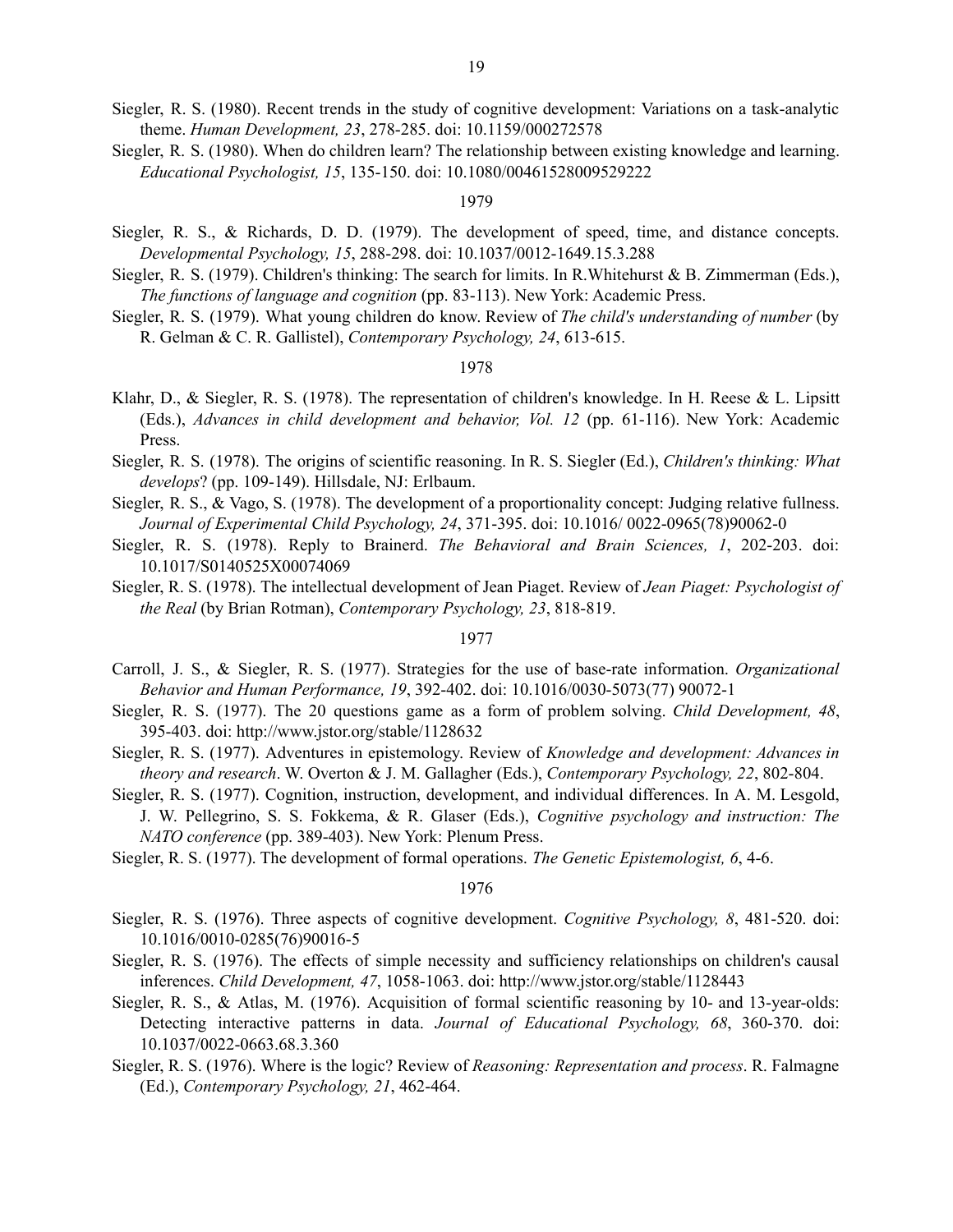Siegler, D. M., & Siegler, R. S. (1976). Stereotypes of male and female speech. *Psychological Reports, 39*, 167-170. doi: 10.2466/pr0.1976.39.1.167

## 1975

- Siegler, R. S. (1975). Defining the locus of developmental differences in children's causal reasoning. *Journal of Experimental Child Psychology, 20*, 512-525. doi: 10.1016/0022-0965(75)90123-X
- Siegler, R. S., & Liebert, R. M. (1975). Acquisition of formal scientific reasoning by 10- and 13-year-olds: Designing a factorial experiment. *Developmental Psychology, 11*, 401-402. doi: 10.1037/h0076579

### 1974

- Siegler, R. S., & Liebert, R. M. (1974). Effects of contiguity, regularity, and age on children's causal inferences. *Developmental Psychology, 10*, 574-579. doi: 10.1037/h0036594
- Siegler, R. S. (Among 19 other contributing consultants) (1974). *Social Psychology: Experiments in understanding*. Camino Del Mar, CA: CRM Books.

# 1973

- Siegler, R. S. (1973). Inducing a general conservation of liquid quantity relationship as a function of rules and feedback, number of training problems, and age of subjects. *Perceptual and Motor Skills, 37*, 443-452. doi: 10.2466/pms.1973.37.2.443
- Siegler, R. S., & Liebert, R. M. (1973). Effects of consistent, partially consistent, and inconsistent model behavior on children's imitative learning. *Proceedings of the American Psychological Association, 81*, 75-76
- Siegler, R. S., Liebert, D. E., & Liebert, R. M. (1973). Inhelder and Piaget's pendulum problem: Teaching preadolescents to act as scientists. *Developmental Psychology, 9*, 97-101. doi: 10.1037/h0035073
- Siegler, R. S. (Among 56 other contributing consultants) (1973). *Educational psychology: A contemporary view*. Camino Del Mar, California: CRM Books.

### 1972

- Siegler, R. S., & Liebert, R. M. (1972). Effects of presenting relevant rules and complete feedback on the conservation of liquid quantity task. *Developmental Psychology, 7*, 133-138. doi: 10.1037/h0033019
- Siegler, R. S., & Liebert, R. M. (1972). Learning of liquid quantity relationships as a function of rules and feedback, number of training problems, and age of subjects. *Proceedings of the American Psychological Association, 80*, 117-118.

## Talks:

### Keynote Addresses

From 1993 to the present, I have presented keynote addresses at the following meetings: International Society for the Study of Behavioral Development, Recife, Brazil, July, 1993; Gatlinburg Conference on Mental Retardation, March, 1994; Human Development Conference, April, 1994; Jean Piaget Society, June 1994; Society for Research and Child Development, 1995; British Psychological Society, London, 1996; Freiburg Autumn School in Cognitive Science, Freiburg, Germany, October, 1997; Conference on Intellectual Development, Santiago, Chile, January, 1998; Human Development Conference, March, 1998; American Psychological Association, 2000; Conference on the Rule Assessment Method, Amsterdam, Netherlands, 2001; 16<sup>th</sup> Annual Joseph Royce Conference,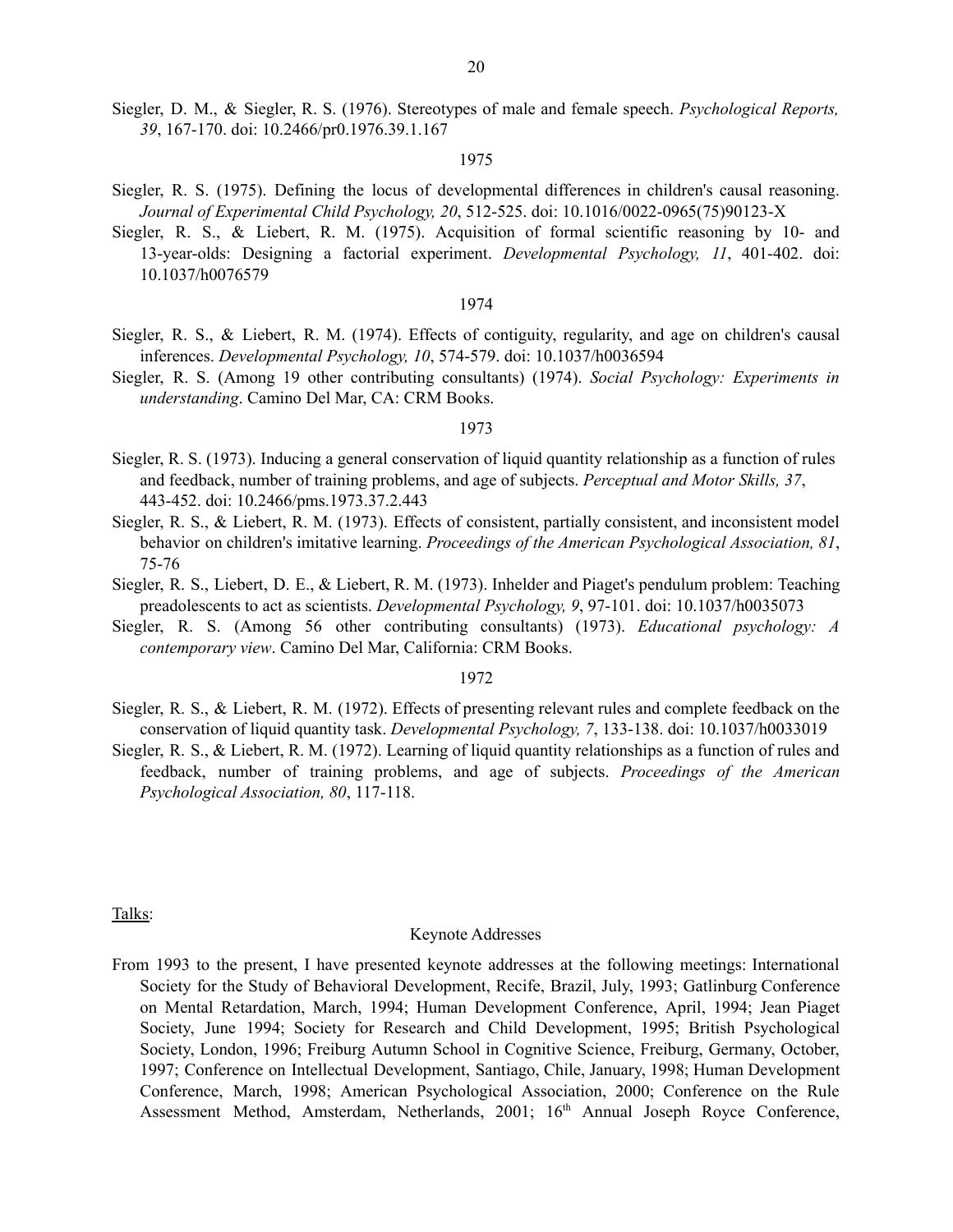Edmonton, Canada, April 2002; American Psychological Association, August, 2002; Conference on Learning & Instruction, Paris, France, June, 2002; Third Annual Waterford Early Education Conference, November, 2003; American Education Research Association, April, 2004; Conference on Studying Developmental Change Processes, Verona, Italy, May, 2004; Conference on Microgenetic Methods, St. Andrews, Scotland, September, 2004; American Psychological Association, August, 2005; Midwestern Psychological Association, May, 2006; International Society for the Study of Behavioral Development, Melbourne, Australia, July, 2006; Cognitive Science Society, Vancouver, BC, July, 2006; Conference on Human Development, Indianapolis, April, 2008; Eastern Psychological Association, Pittsburgh, March, 2009; Japanese Psychological Association, Kyoto, August, 2009; Nordic Research Network on Special Needs in Mathematics, October, 2009; Tisch Lecture, Columbia University, February, 2010; B. F. Skinner Lecture, Association for Behavior Analysis International, Denver, May, 2011; Ghiselli Lecture, UC-Berkeley, November, 2011; Opening Conference, Siegler Center for Innovative Learning, Beijing Normal University, July, 2012; McDaniel College, March, 2013; American Psychological Society, Washington, DC, May, 2013; International Society for the Study of Behavioral Development, Shanghai, July, 2014; Robbie Case Lecture, University of Toronto, February, 2015; Society for Research in Child Development Teaching Institute, SRCD Biennial Meeting, Philadelphia, PA, March, 2015; Leuven Conference on STEM Research, Leuven Institute, Belgium, October 14, 2015; North Carolina State Improvement Project Spring Network Meeting, Greensboro, March 22, 2016, LEAD (Learning Educational Achievement and Development) Graduate School and Research Network Retreat, Bad Boll, Germany, April 20, 2017; Joint Conference of the Divisions for Educational and Developmental Psychology of the German Society of Psychology (PaEpsy), Leipzig, September 9, 2019.

## Colloquia

From 1974 to the present, I have presented colloquia at the following universities: University of Virginia, University of Washington, University of North Carolina, Chapel Hill, Washington University of St. Louis, University of Pittsburgh, University of California at Santa Barbara, University of Alberta, University of Delaware, University of Heidelberg, Germany, Yale University, University of California at San Diego, University of Michigan, Institute of Child Development (University of Minnesota), Cornell University, University of Chicago, University of Rochester, Stanford University, University of Waterloo, University of Massachusetts, University of Texas, University of California at Los Angeles, Tulane University, Case Western Reserve University, University of Delaware, University of Wisconsin, University of Virginia, University of Michigan, Tokyo University, University of Kyoto, University of Minnesota, Brown University, McGill University, Vanderbilt University, University of California, Berkeley, University of California, Santa Barbara, University of Illinois, Chicago, Duke University, Tel Aviv University, Oberlin College, Beijing University, University of Delaware, Yale University, University of North Carolina, Greensboro, University of Puerto Rico, Catholic University of Puerto Rico, Max-Planck-Institut, Munich, Stanford University, University of Alberta, University of California, Santa Cruz, Ontario Institutes for Studies in Education (OISE), Vanderbilt University, SUNY at Stony Brook, General Motors Institute (Sigma XI Speaker), Johns Hopkins University, University of California at Berkeley, University of West Virginia, Fordham University, University of Minnesota, Universidad Autonoma, Madrid, Spain, U.N.E.D. Ciudad Universitaria, Madrid, Spain, Universidad de La Laguna, Tenerife, Spain, University of North Carolina (Carolina Consortium on Development), University of Illinois, Urbana, University of South Florida, University of Virginia, University of California, Riverside, UCLA, Yale University, Tel-Aviv University, University of Paris, University of Alabama, Birmingham, Fordham University, Brock University, University of Missouri, University of Leipzig (Germany), University of Padova, Italy, Max Planck Institut, Berlin, University of Texas at Dallas, Brandeis University, University of Illinois, Champaign, University of Sussex,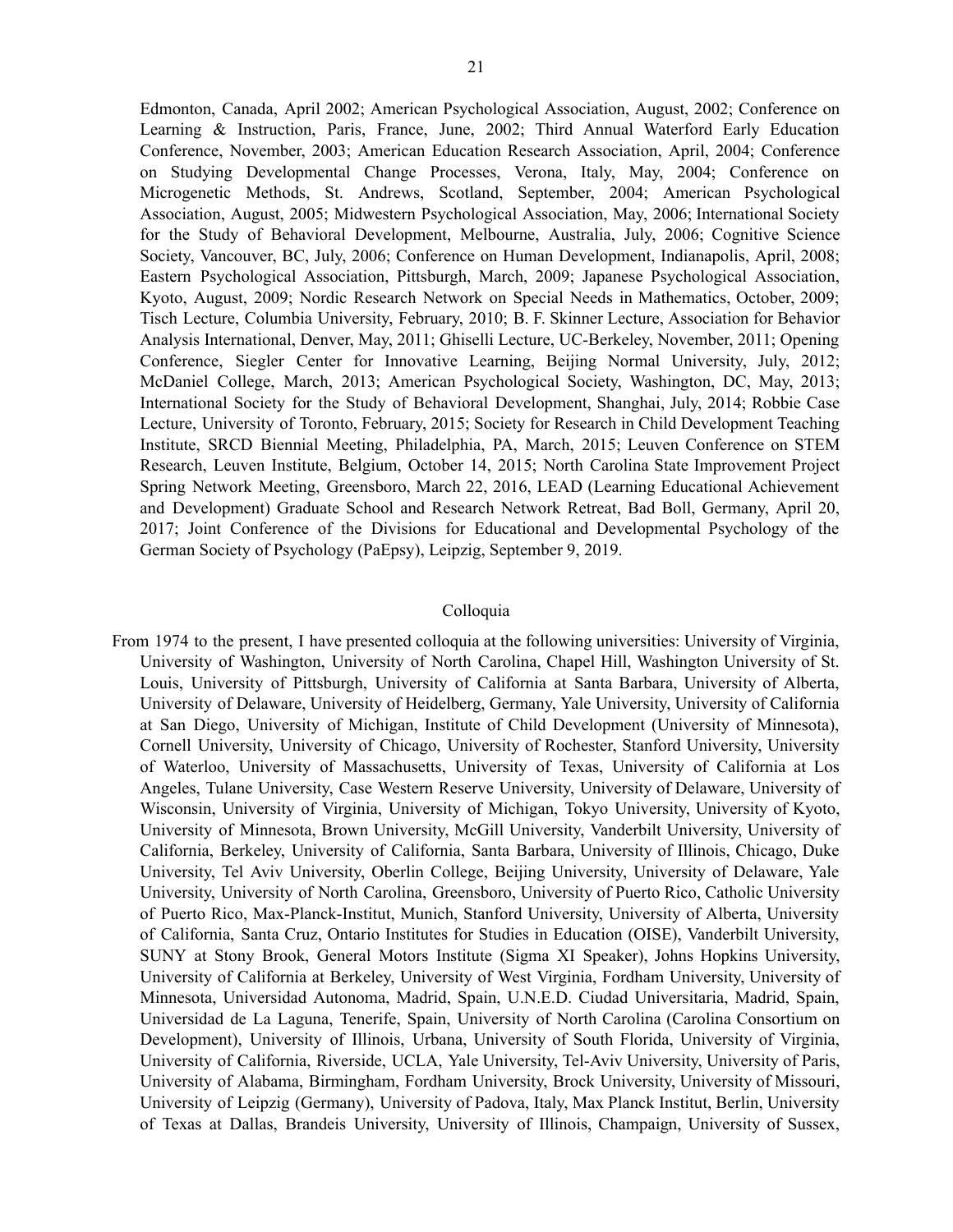University College, London, University of Iowa, Ohio State University, University of Freiburg, Germany, University de Chile, University of South Alabama, University of Pittsburgh, West Virginia University, University of Aix-en-Provence, University of Iowa, Vanderbilt University, Yale University, Arizona State University, UCLA, University of Amsterdam, University of Hawaii, University of Alberta, University of Paris, University of Maryland, University of Leuven, University of St. Andrews, Brock University, University of California, Davis, University of Maryland, University of Liege, Belgium, University of Verona, Italy, University of St. Andrews, Scotland, University of California, San Diego, University of California, Davis, Brock University, St. Catherine's University, Ontario University, Emory University, Tel-Aviv University, Sackler Institute (Cornell Medical School), Duke University, University of Melbourne, Harvard University, University of Athens, University of Pavia, University of Delaware, Beijing Normal University, University of Wisconsin-Madison, University of Chicago, East China Normal University, University of Maryland, New York University, Dartmouth College, University of Oxford, Boston College, University of Delaware, Henan University, Kaifeng, China, Rutgers University, New Brunswick, NJ, Columbia University.

# Conference Talks

From 1972 to the present, I have presented over 150 talks at conferences, including those of the American Association of Physics Teachers, American Chemical Society, American Educational Research Association, American Psychological Association, American Psychological Society, Beijing Normal University Symposium on Fractions Learning, British Psychological Association, Carnegie-Mellon Cognition Symposium, Center for the Analyses of Pathways from Childhood to Adulthood (CAPCA) Conference on Longitudinal Analyses, Cognitive Development Society, Cognitive Science Society, Council for Exceptional Children, Gatlinburg Conference on Mental Retardation, Head Start's Eleventh National Research Conference, International Society for the Study of Behavioral Development, Joint Conference of the Divisions for Educational and Developmental Psychology of the German Society of Psychology, Learning and the Brain, Learning Disabilities Conference, Midwest Psychological Association, Minnesota Symposium on Child Development, National Council of Teachers of Mathematics, Philosophical Society of Texas, Jean Piaget Society, Psychiatric Outpatient Clinics of America, Psychonomics Society, Reading Recovery Council of North America, Society of Experimental Psychologists, Society for Research in Child Development, Waterford Institute.

# Grant Funding:

| 2018-     | Schiff Foundations Professor Grant," \$15,000/year.                                                                                                                                                                                      |
|-----------|------------------------------------------------------------------------------------------------------------------------------------------------------------------------------------------------------------------------------------------|
| 2015-2020 | U.S. Department of Education, Institute of Education Sciences, R305A150262/<br>R305A180514, "Improving Understanding of Fractions." PI, \$1,598,775.                                                                                     |
| 2010-2016 | U.S. Department of Education, Institute of Education Sciences, R324C10004: 84.324C,<br>"National Center for Special Research (Center for Improvement of Fractions Learning)."<br>Co-PI (with Nancy Jordan and Lynn Fuchs), \$10,000,000. |
| 2010-2016 | U.S. Department of Education, Institute of Education Sciences, R305B100001,<br>"Postdoctoral training in children's mathematics learning." PI, \$366,518.                                                                                |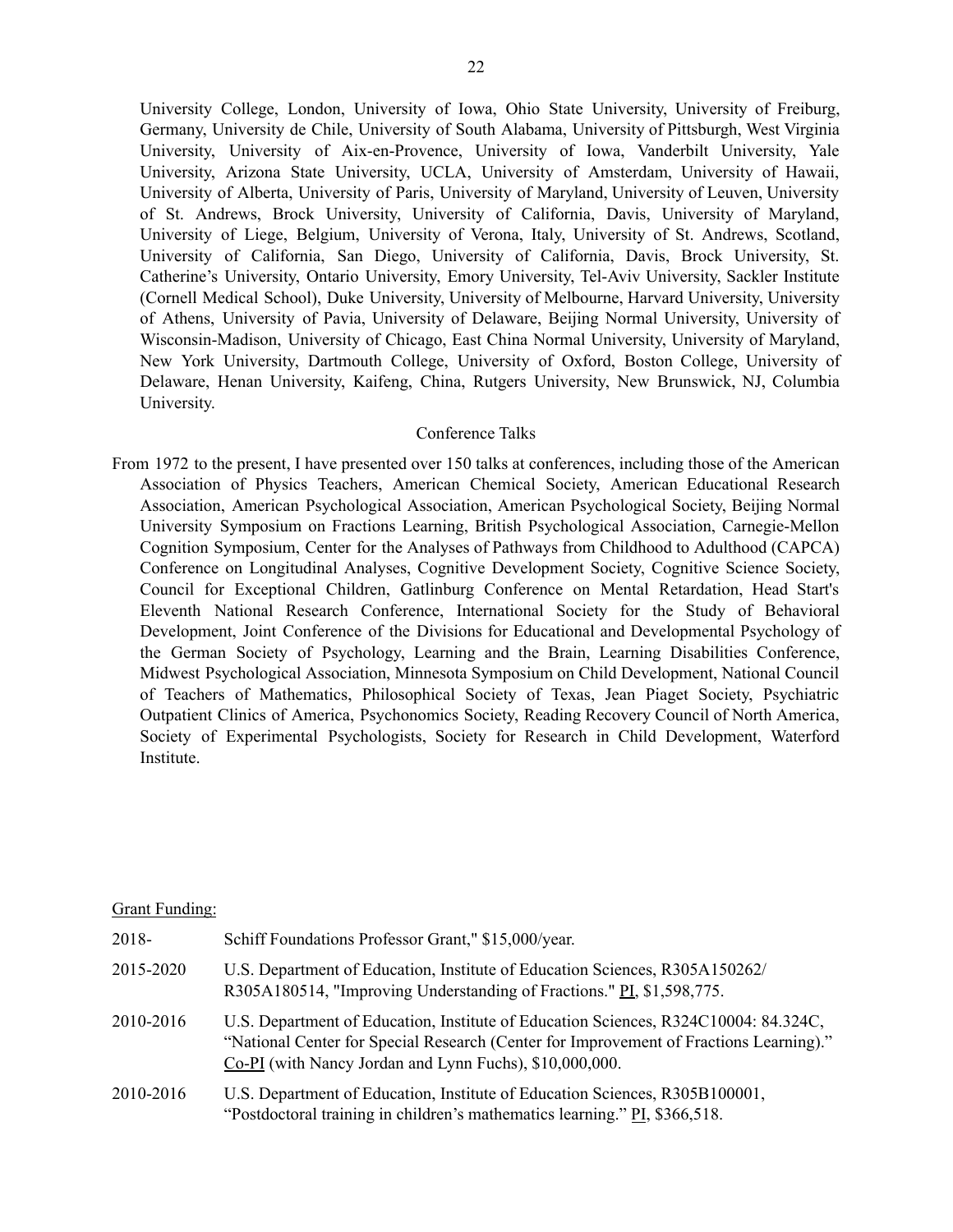| 2008-2012 | U.S. Department of Education, Institute of Education Sciences, R305A080013,<br>"Improving children's numerical understanding." PI, \$1,184,676.                                                                           |
|-----------|---------------------------------------------------------------------------------------------------------------------------------------------------------------------------------------------------------------------------|
| 2005-2010 | U.S. Department of Education, R305H050035, "Improving children's pure numerical<br>estimation." PI, \$851,346.                                                                                                            |
| 2002-2005 | U.S. Department of Education, R305H020060, "Using cognitive analyses to improve<br>children's math and science learning." PI, \$428,879.                                                                                  |
| 2000-2005 | National Institutes of Health, HD 19011/16-20, "The development of strategy choice<br>procedures." PI, \$1,304,575.                                                                                                       |
| 1998-1999 | National Science Foundation, SBR-9729061, "Mechanisms of cognitive development:<br>Behavioral and neural perspectives." (Funding for Carnegie Mellon Cognition<br>Symposium, October, 1998). Co-PI (with Jay McClelland). |
| 1997-2018 | Heinz Foundation, Endowed Chair, "Teresa Heinz Professor of Cognitive Psychology."<br>\$15,000 per year.                                                                                                                  |
| 1997-2000 | Spencer Foundation, "Microgenetic studies of self-explanation." PI.                                                                                                                                                       |
| 1997-1999 | NICHD, PA-96 025, "Microgenetic studies of infants' problem solving." Co-PI (with Zhe                                                                                                                                     |
|           | Chen).                                                                                                                                                                                                                    |
| 1997-1998 | University of Iowa, "Closing the 'Great Divide': Toward a synthesis of social-emotional<br>and cognitive development." Co-PI (with Grazyna Kochanska).                                                                    |
| 1995-2000 | National Institutes of Health, HD 19011/11-15, "The development of strategy choice<br>procedures." PI.                                                                                                                    |
| 1992-1995 | Mellon Foundation, "Literacy in Science Center." Co-PI (with David Klahr).                                                                                                                                                |
| 1991-1995 | National Institutes of Health, HD 19011/6-10, "The development of strategy choice<br>procedures." PI.                                                                                                                     |
| 1990-1992 | Binational Foundation (U.S.-Israel), "A geometrical misconception: Development,<br>schooling, and training effects." Co-PI (with Iris Levin).                                                                             |
| 1989-1993 | Spencer Foundation, "Long term strategy construction." PI.                                                                                                                                                                |
| 1989-1992 | Mellon Foundation, "Literacy in Science Center." Co-PI (with David Klahr).                                                                                                                                                |
| 1987-1991 | McDonnell Foundation, "Project Rightstart." Co-PI (with Robbie Case).                                                                                                                                                     |
| 1986-1990 | National Institutes of Health, HD 19011/3-6, "The development of strategy choice<br>procedures." PI.                                                                                                                      |
| 1986-1989 | Spencer Foundation, "Children's strategy choices: Theoretical and educational issues."<br><u>PI</u> .                                                                                                                     |
| 1984-1986 | National Institutes of Health, HD 19011, "Development of strategy choice procedures."<br><u>PI</u> .                                                                                                                      |
| 1984-1986 | National Institute of Education, NIE-G-0050, "Children's early understandings of<br>numbers." $\underline{PI}$ .                                                                                                          |
| 1981-1984 | National Institutes of Health, HD15285 (4-6), "Development of scientific reasoning." PL                                                                                                                                   |
| 1978-1981 | National Institutes of Health, HD15285, "Development of scientific reasoning." PI.                                                                                                                                        |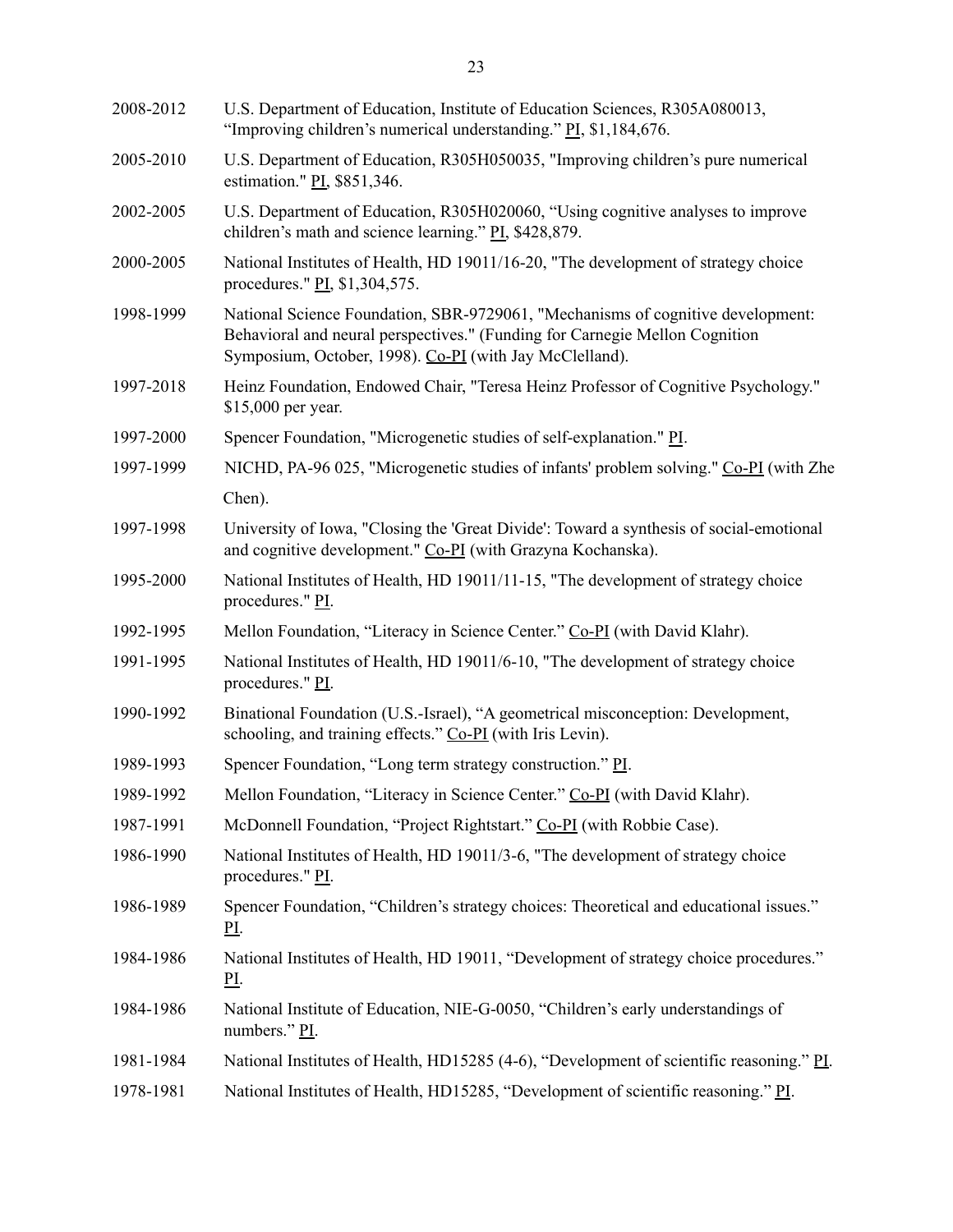Professional Work:

Editing:

Associate Editor

*Developmental Psychology* (1993-1996)

Editorial Board Member Current; Editorial Board Member Past *Journal of Educational Psychology* (2017-) *AERA Open* (2014-2019) *Psychological Science* (2012-) *Journal of Cognition and Development* (2006-2009) *Cognitive Science Quarterly* (1999-2003) *Developmental Science* (1996-) *Developmental Review* (1980-) *Journal of Experimental Psychology: General* (2001-2008) *Cognitive Development* (1985-1999) *Contemporary Psychology* (1984-1991) *American Journal of Education* (1982-1986) *Developmental Psychology* (1977-1984) *Child Development* (1976-1984) Wiley New Directions for Child and Adolescent Development (2019-)

# Guest Consulting Editor

*American Psychologist American Scientist Cognition and Instruction Cognitive Psychology Contemporary Psychology Journal of Educational Psychology Journal of Experimental Child Psychology Journal of Experimental Psychology: General Psychological Bulletin Psychological Review Review of Educational Research Science*

# National Service:

Grants Review Panel Member

National Institutes of Health - Child Development & Aging (1987-1991) National Institute of Education - Mathematics Learning - Ad Hoc NIE/NSF Joint Panel on Science Learning - Ad Hoc NIE Center for the Study of Learning - Ad Hoc National Institutes of Health - BPPP IV - Ad Hoc

# Grant Reviewer

Bush Foundation Canada Council McDonnell Foundation National Institute of Education